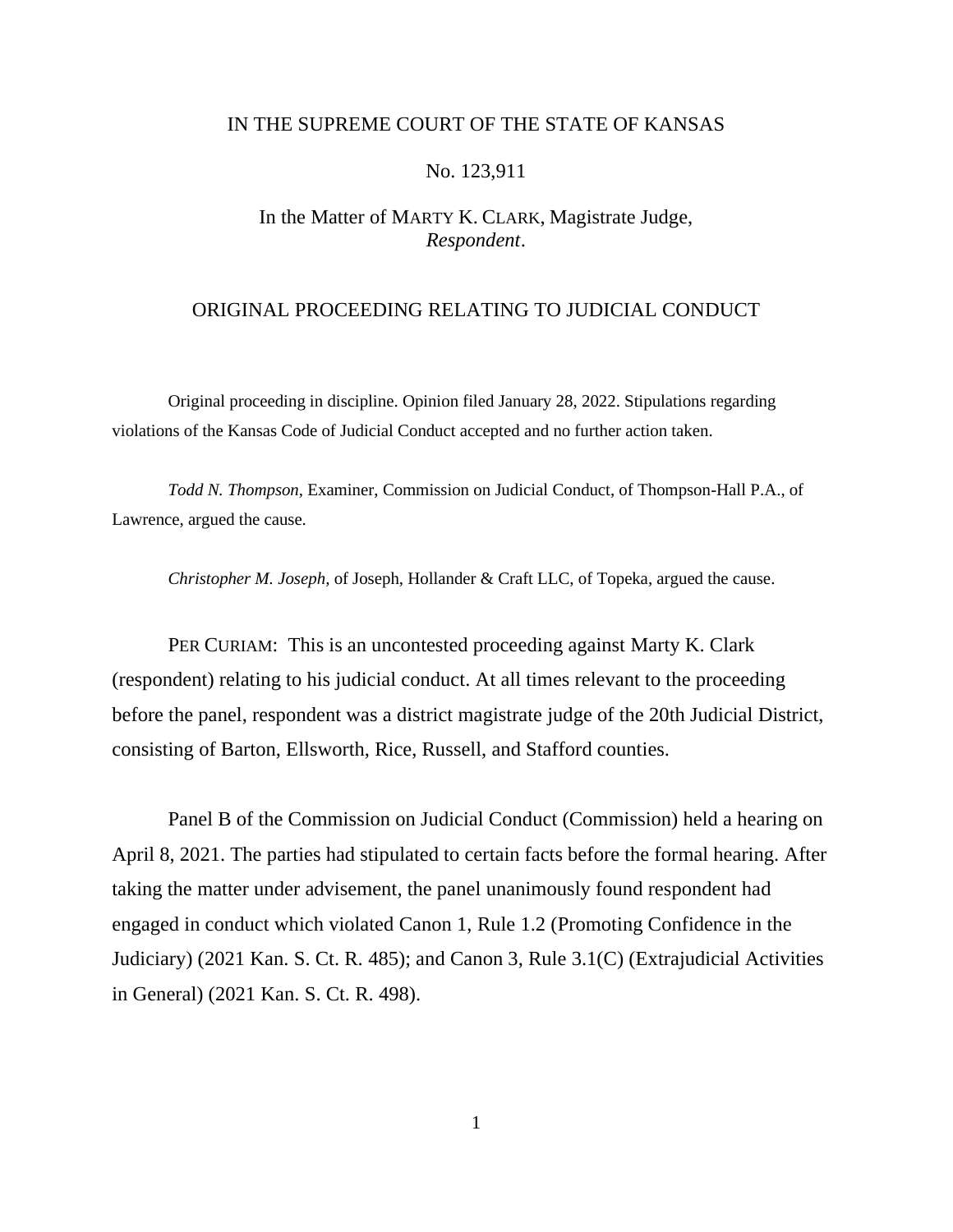After the hearing and arguments, the panel made the following findings of fact, conclusions of law, and recommendations:

### "FINDINGS OF FACT

"Pursuant to Supreme Court Rule 619(b), the Panel finds the stipulated facts as jointly agreed to by the parties are proven by clear and convincing evidence. We emphasize several facts as critical to the disposition of this case.

"1. Respondent used the social media website known as Club Foreplay ('C4P') which he described as 'a dating website for couples.'

"2. Respondent maintained an account on the C4P website on and off for a couple of years.

"3. Respondent used the website to give access to other users to view nude and partially nude photos of himself, including a picture of Respondent standing in water with his penis visible.

"4. Respondent sent sexually revealing photographs of himself to the complainant's wife.

"5. Respondent requested that complainant's wife send sexually explicit photos to him.

"6. The parties stipulated that the sexually revealing photographs were not available to be viewed by any C4P subscriber without permission from the Respondent. He also claims the photographs were not available to the general public. However, as with any social media posting, the photographs could be disseminated to the general public once they are released.

2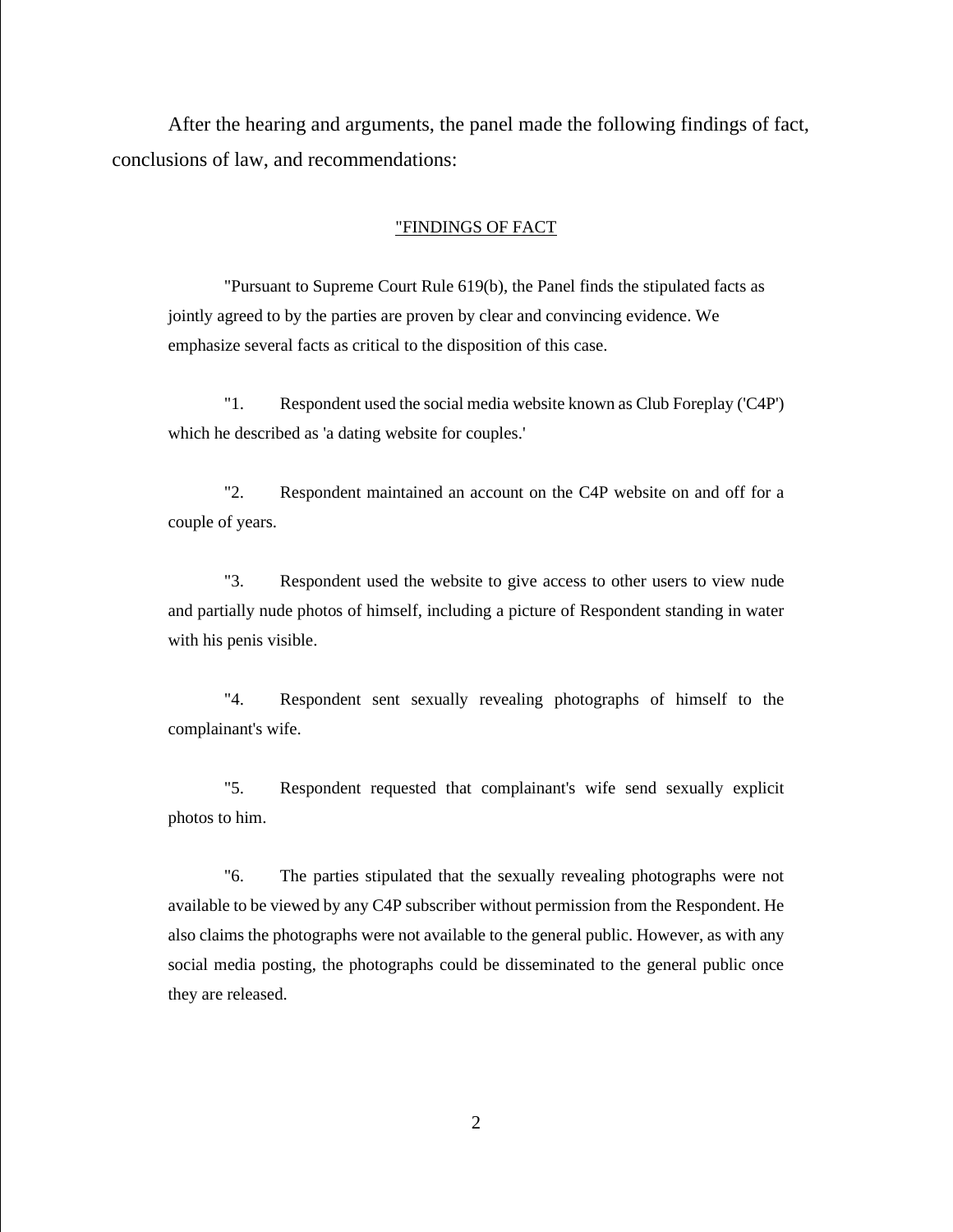#### "CONCLUSIONS OF LAW

"The Kansas Code of Judicial Conduct establishes standards of ethical conduct for judges in their professional and personal lives. The Preamble and Scope of the Code pinpoint the guiding principles we will utilize in resolving this disciplinary action:

"'Judges should maintain the dignity of judicial office at all times, and *avoid both impropriety and the appearance of impropriety in their professional and personal lives.* They should aspire at all times to conduct that ensures the greatest possible public confidence in their independence, impartiality, *integrity*, and competence. [emphasis added]' PREAMBLE [2].

"'To implement fully the principles of this Code as articulated in the Canons, *judges should strive to exceed the standards of conduct established by the Rules*, holding themselves to the highest ethical standards and seeking to achieve those aspirational goals, thereby enhancing the dignity of the judicial office.' [emphasis added] SCOPE [4].

"Each disciplinary case, whether it be discipline of an attorney or a judge, is considered individually under the facts established in that case. 'Each case is evaluated individually in light of its particular facts and circumstances and in light of protecting the public.' *In Re Jones,* 252 Kan. 236, 239, 843 P.2d 709 (1992); See *In Re Robertson,* 280 Kan. 266, 270, 120 P.3d 790 (2005) (analogizing judicial discipline cases to those of attorney discipline). Additionally, we note the Supreme Court recently reaffirmed the Code's application to a judge's personal conduct. In an opinion released on Friday, February 26, 2021, the Kansas Supreme Court noted unambiguously that 'Canon 1, Rule 1.2 demands a judge to act at all times-meaning 24 hours a day, 7 days a week, 365 days a year—"in a manner that promotes public confidence in the independence, integrity, and impartiality of the judiciary, and shall avoid impropriety and the appearance of impropriety." (2020 Kan. S. Ct. R. 447.)' *In re Cullins,* 312 Kan. 798, 481 P.3d 774  $(2021)$ .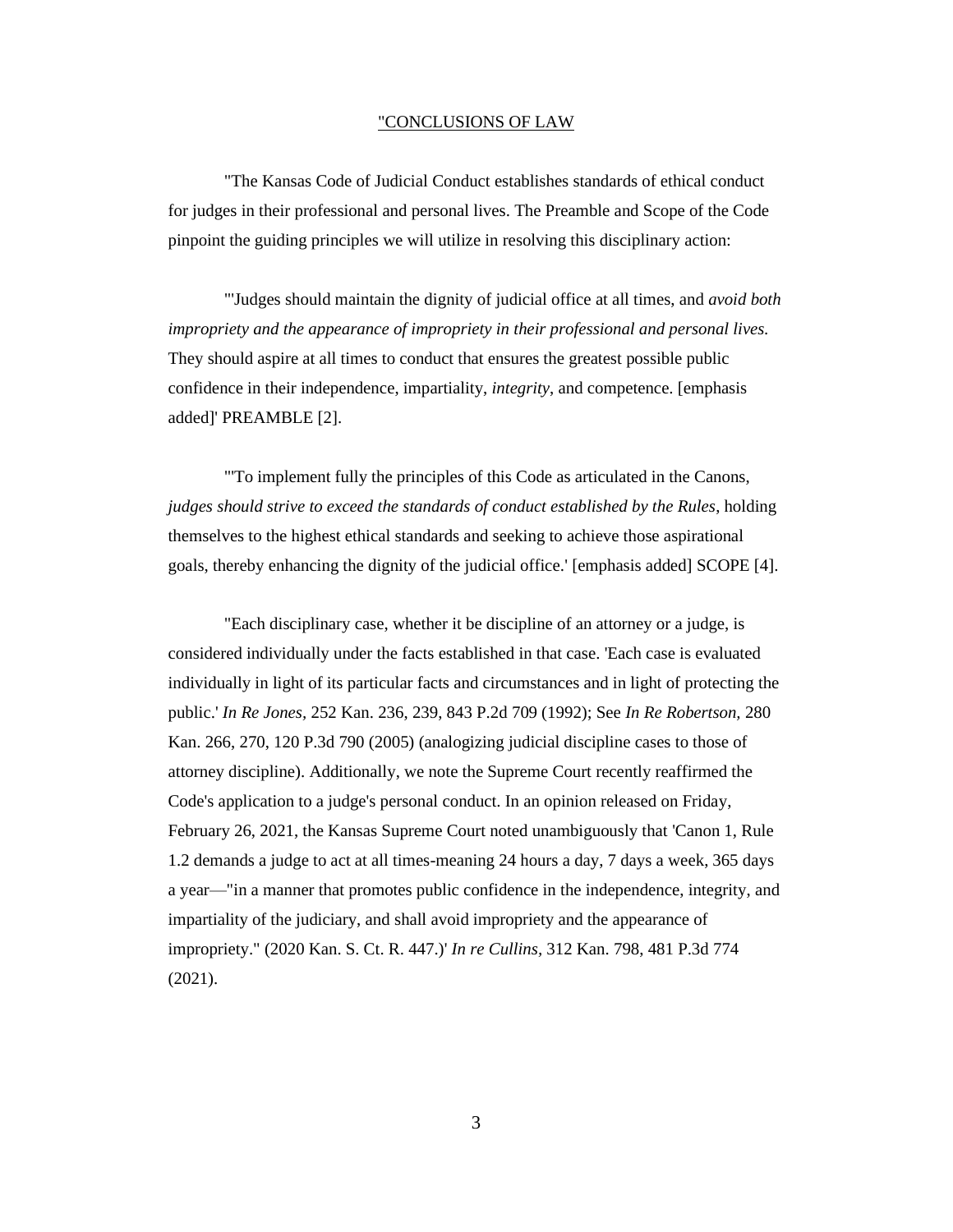"Actions that bring into question a judge's integrity and would appear to a reasonable person to undermine that integrity, along with demeaning the judicial office, are at the heart of our decision today.

"1. RULE 1.2

"Promoting Confidence in the Judiciary

"'A judge shall act at all times in a manner that promotes public confidence in the *independence, integrity,* and *impartiality* of the judiciary, and shall avoid *impropriety* and the appearance of impropriety.'

#### "COMMENT

. . . .

"[1] Public confidence in the judiciary is eroded by improper conduct and conduct that creates the appearance of impropriety. This principle applies to both the professional and personal conduct of a judge.

"[5] Actual improprieties include violations of law, court rules, or provisions of this Code. The test for appearance of impropriety is whether the conduct would create in reasonable minds a perception that the judge violated this Code or engaged in other conduct that reflects adversely on the judge's honesty, impartiality, temperament, or fitness to serve as a judge.

"2. RULE 3.1

### "Extrajudicial Activities in General

"A judge may engage in extrajudicial activities, except as prohibited by *law* or this Code. However, when engaging in extra judicial activities, a judge shall not: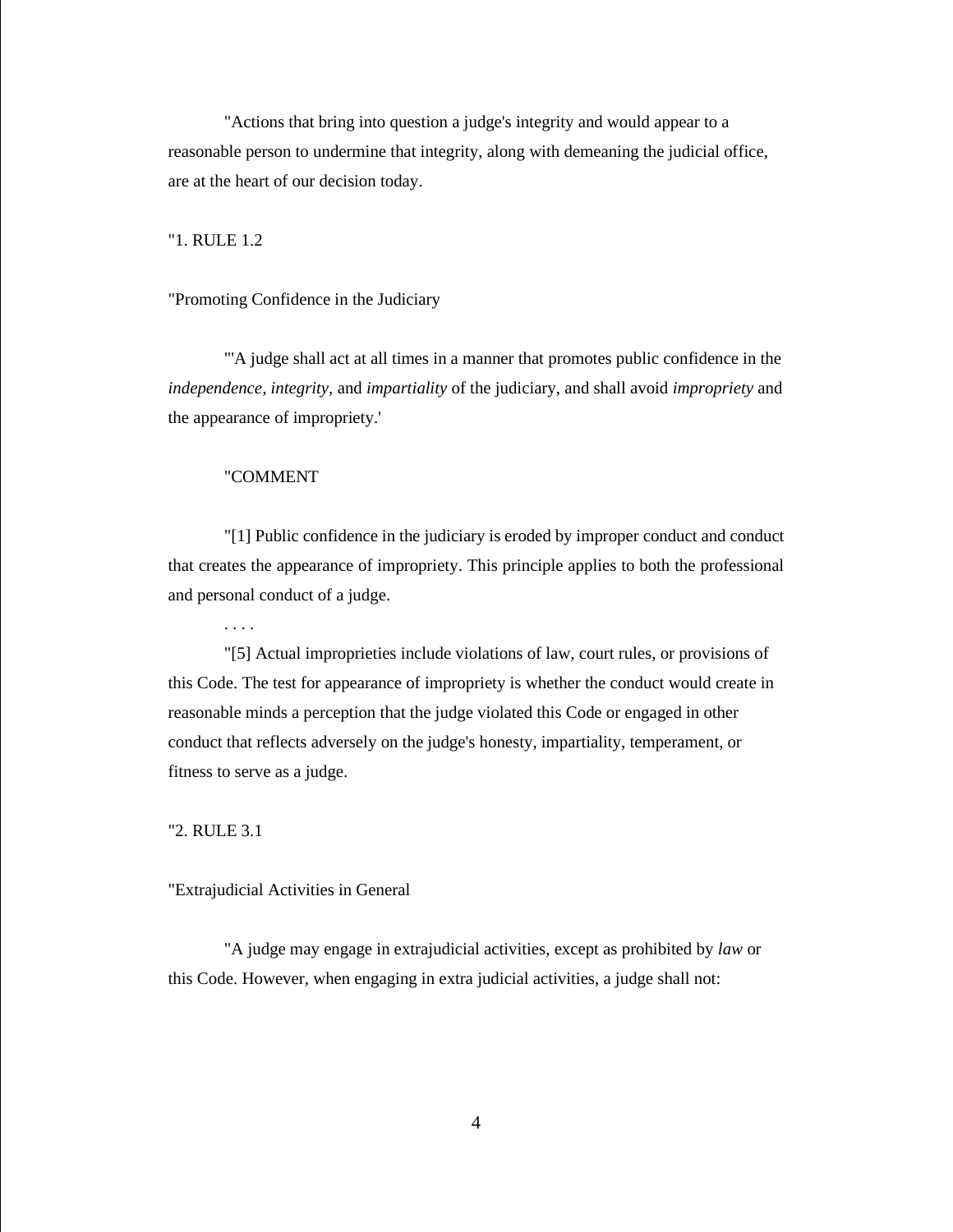. . . .

"(C) participate in activities that would appear to a reasonable person to undermine the judge's *independence, integrity,* or *impartiality;* or demean the judicial office;

"The Kansas Judicial Code provides specific definitions for terms used in Rules 1.2 and 3.1. We highlight two of those definitions.

'Impropriety' includes conduct that violates the law, court rules, or provisions of this Code, and conduct that undermines a judge's independence, integrity, or impartiality. See Canon 1 and Rule 1.2.

'Integrity' means probity, fairness, honesty, uprightness, and soundness of character. See Canon 1 and Rule 1.2.

"The Kansas Judicial Code contemplates many kinds of conduct that reflect adversely on a judge's independence, integrity, or impartiality. See *In re Groneman.* 272 Kan. 1345, 38 P.3d 735 (2002) (public censure was appropriate for a judge who knowingly allowed his administrative assistant to be paid for work she had not performed); *In re Handy,* 254 Kan. 581, 867 P.2d 341 (1994) (public censure was appropriate sanction for a judge who bought a condominium that was the subject of a case over which he presided, purchased property that was the subject of litigation before him and then dismissed the foreclosure action against the property, and threatened a person pursuing litigation against him by sending the person information regarding the assessment of costs in lawsuits); *In re Alvord,* 252 Kan. 705, 706-07, 847 P.2d 1310 (1993) (public censure was the appropriate sanction for a judge who made inappropriate sexual advances toward a young female clerk and had also attempted to use his status as a judge to obtain dismissal of a traffic ticket the clerk had received); *In Re Yandell,* 244 Kan. 709, 772 P.2d 807 (1989) (removal from office was appropriate sanction for misconduct including leaving the scene of a noninjury accident, financial misconduct, and refusal to recuse from hearing cases involving financial institutions that held notes on which judge defaulted); *In re Woodworth,* 237 Kan. 884, 703 P.2d 844 (1985) (public censure was appropriate sanction for judge who was criminally convicted of violating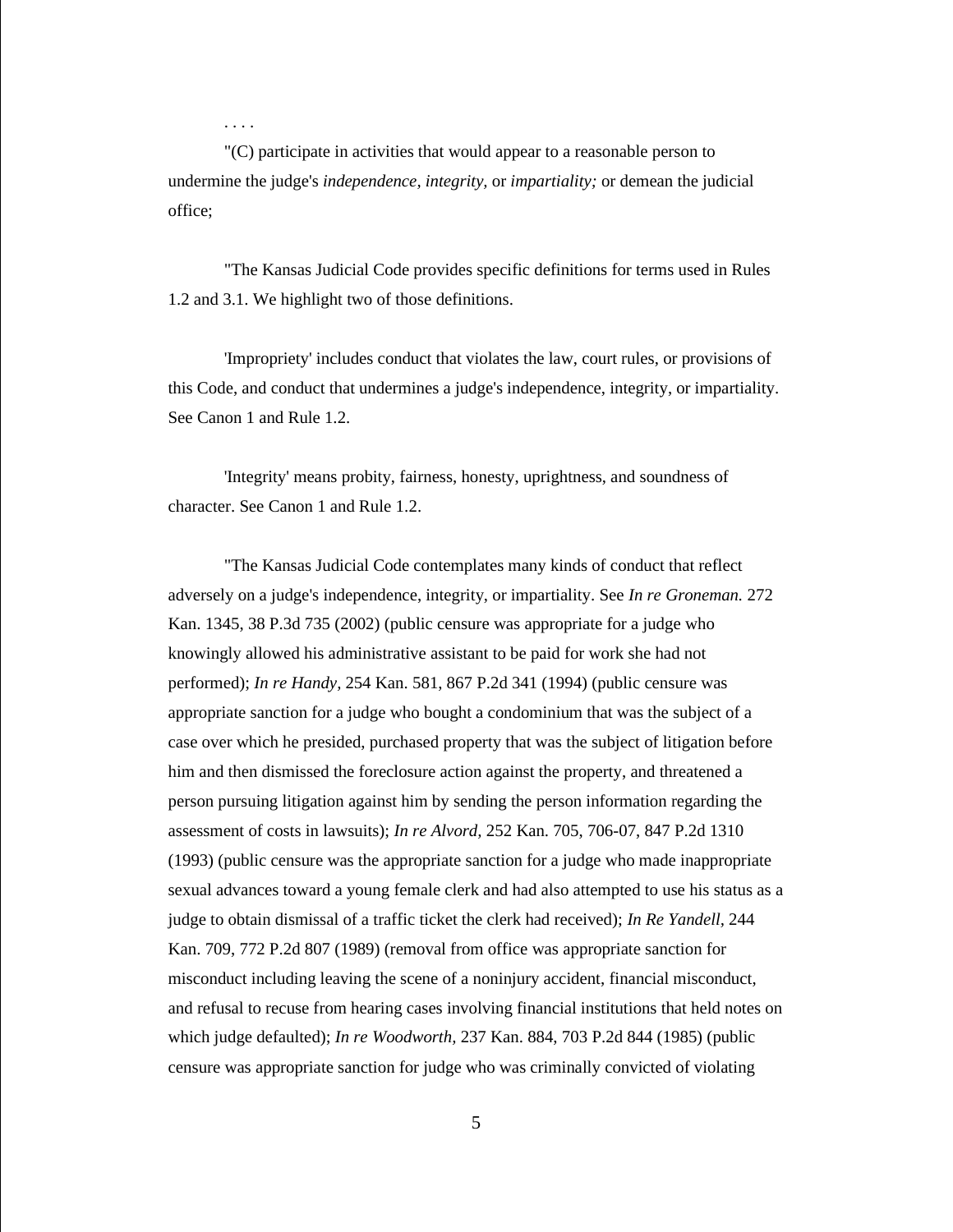K.S.A. 41-407, possession of liquor without the Kansas tax stamps); *In re Miller,* 223 Kan. 130, 572 P.2d 896 (1977) (public censure was appropriate for a judge who attempted to use his position to dismiss or reduce the fine of a friend's traffic ticket).

"The Respondent cautions the Commission to steer clear of stepping on the slippery slope of regulating a judge's moral conduct. Respondent has articulated that when the Canons are interpreted to prohibit conduct in a judge's private sex life that has no effect upon his conduct in judicial office and is not prohibited by law, then the enforcement authority—be it an inquiry review board, a hearing panel for formal judicial complaints, or a court-enters 'the realm in which private moral beliefs are enforced and private notions of acceptable social conduct are treated as law.' *In the Matter of Dalessandro,* 483 Pa. 431, 457, 397 A.2d 743 (1979) (a married judge maintaining an intimate relationship with a married woman does not warrant censure, even if such is open and notorious, since such conduct is not prohibited by law.); But see *In Re Matter of Discipline of Turco,* 137 Wash.2d 227, 970 P.2d 731 (1999) ('We reject the implication in the *Matter of Dalessandro,* 483 Pa. 431, 397 A.2D 743 (1979), that matters in one's personal life which legitimately reflect upon the jurist's professional integrity are immune from censure').

"Respondent maintains that matters of personal morality that do not affect a judge's integrity or ability to judge impartially are best left to the ballot box. See *Dalessandro,* 483 Pa. 431, 460 ('Standards in these private areas are constantly evolving and escape, at any given moment, precise definition. Conduct of a judge or any public official which may be offensive to the personal sensitivities of a segment of the society is properly judged in the privacy of the ballot box.') The respondent judge in *In Re Robertson,* 280 Kan. 266, 120 P.3d 790 (2005) raised a similar 'ballot box argument', but it was rejected by the Supreme Court under the constitutional duty to discipline a judge:

'In arguing that his conduct does not justify the sanction of removal which was recommended by the Commission, the Respondent argues that courts should be cautious in removing judges because doing so disrupts the public's choice of who should serve in the judiciary. He argues that public choice is expressed in retention elections which follow a judge's appointment to office (which is Respondent's situation), just as it is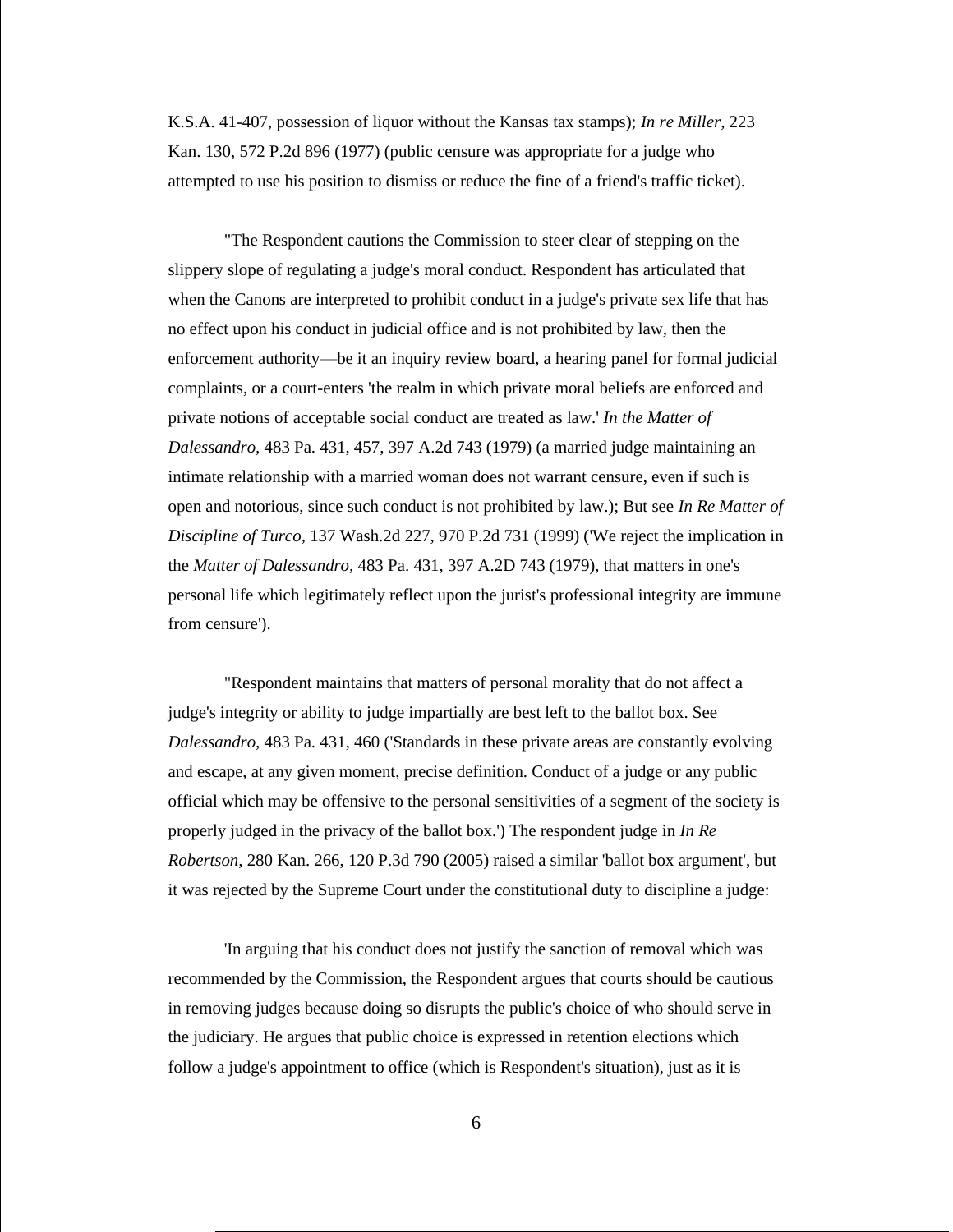expressed in contested judicial elections. We agree. However, the public has also expressed its choice to have a system of discipline which can result in a judge's removal from office. This choice is expressed in Article 3, § 15 of the Kansas Constitution which provides that a judge "shall be subject to retirement for incapacity, and to discipline, suspension and removal for cause by the supreme court after appropriate hearing." See *In re Yandell,* 244 Kan. 709, 717, 772 P.2d 807 (1989) (retention vote after misconduct occurred may be a mitigating factor, but "such retention certainly does not preclude this court from imposing discipline for respondent's conduct during his prior term").' 280 Kan. at 270-271.

"The Kansas Judicial Code's repeated use of the term 'integrity' accentuates the Commission's duty to enforce moral conduct that does not promote public confidence in the judiciary. A judge must act at all times in his or her professional and personal life in a way that promotes public confidence in the integrity of the judiciary. Similarly, a judge must veer away from conduct that suggests the appearance of impropriety as undermining a judge's integrity. The Commission discussed at great length the term integrity and its expressed definition in the Kansas Judicial Code as including the quality of uprightness. Nearly all of the definitions of 'uprightness' describe a person who is 'honorable.' We are unanimously convinced the Respondent's actions in this case cannot be described as 'honorable.' Other cases have come to this conclusion as well.

"In the Pennsylvania case of *In re Singletary,* the Pennsylvania Court of Judicial Discipline found that a judge brought the 'judicial office into disrepute' when he showed a traffic court cashier two photographs of his erect penis on his cell phone. The judge contended he only displayed the photos for a few seconds and that he 'did not realize that he would be showing them' to the cashier-that the photos were an unplanned part of the otherwise proper presentation. 61 A.3d 402, 405-06 (Pa. Ct. Jud. Disc. 2012). The court acknowledged the judge's claim of inadvertence, but found that under even the 'lowest scores on the sensitivity index' the public would not expect a judge to be photographing his penis and then setting forth a chain of events that resulted in the display of the pictures to the cashier. In ultimately removing the judge from office, the court stated:

7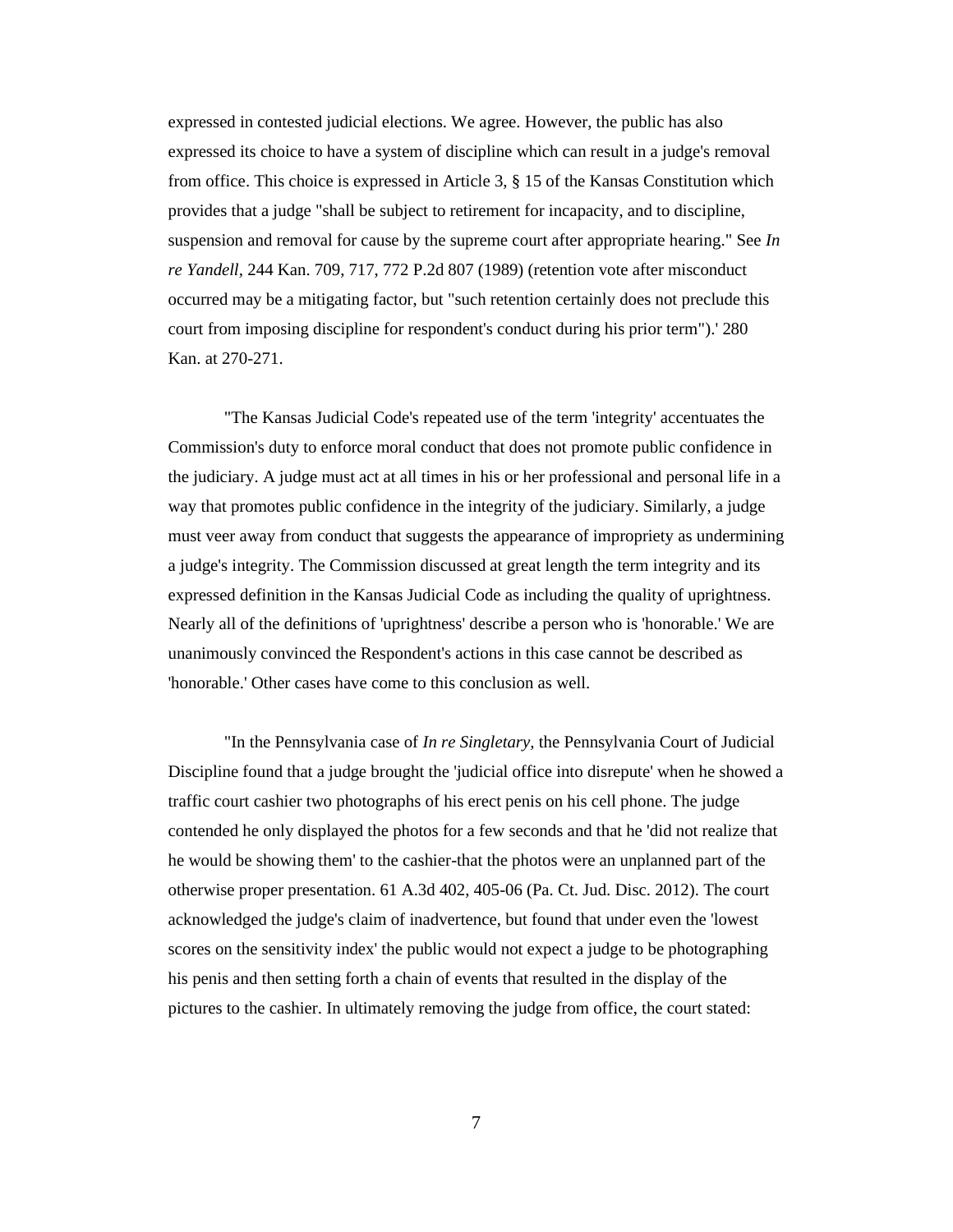'We will not permit a claimed capricious memory to rescue Respondent from responsibility for the distressful culmination of a chain of events which he intentionally set in motion. We hold that a judge who intentionally grooms his penis for photography, and then intentionally photographs his penis for the purpose of display to others, had better remember that the photographs are in his phone lest they "slip out" at some inopportune (albeit unplanned) time under circumstances which are likely to offend another person or persons, for, if they do, we will hold such conduct satisfies the "*mens rea* requirement" so as to support a finding that the conduct is such that brings the judicial office into disrepute.' 61 A.3d at 412.

"Similar to the chain of events scenario in *Singletary,* we do not agree with the parties' stipulation that the photographs Respondent posted on the C4P website were not available to the general public. The Respondent cannot hide behind a claim that these were not public because he was the only person who could give permission for a C4P user to view them. Respondent gave the complainant and his wife access to the photos. When Respondent opened the door by releasing the photos to even one person on this social media website, those photos could be generally disseminated to the social media world and even finding their way to the Commission on Judicial Conduct.

"In Alabama, a judge consented to a recommended suspension for 180 days without pay for beginning a racy Facebook relationship with a woman. See *In the Matter of Archer,* 2016 WL 7106106 at \*1 (Al. Jud. Inq. Comm. 2016). The judge in *Archer*  communicated during working hours with a former litigant in his court in an explicitly sexual manner via social media by exchanging sexually explicit material, including photographs of genitalia, breasts and buttocks and by propositioning the woman for sexual encounters. Under the Alabama Canons of Judicial Ethics, the complaint alleged the judge's conduct demonstrated:

'[A] failure to uphold the high standards of conduct required of judges so that the integrity and independence of the judiciary may be preserved, a failure to avoid impropriety and the appearance of impropriety in all his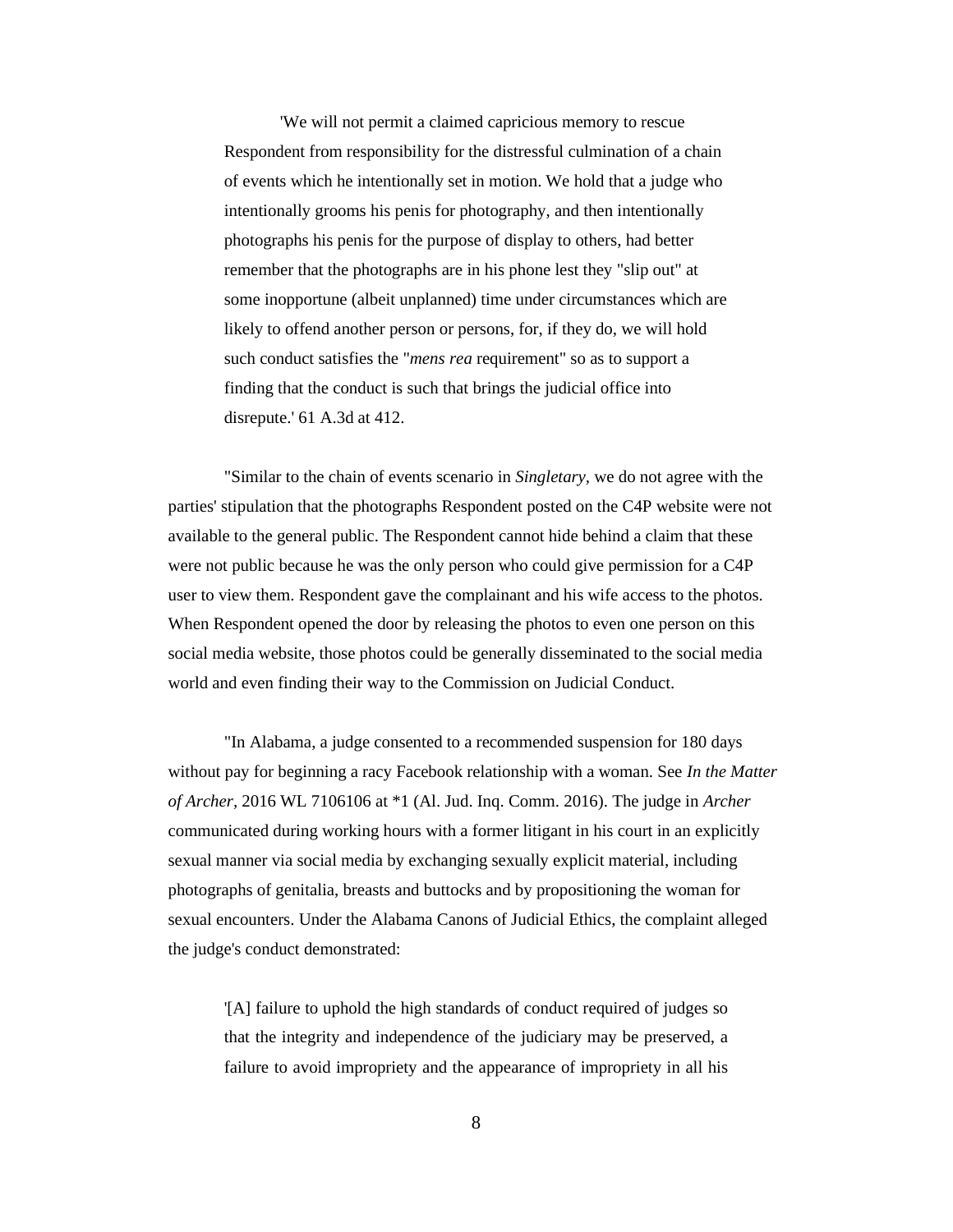activities, a failure to at all times maintain the decorum and temperance befitting his office, and a failure to avoid conduct prejudicial to the administration of justice that brings the judicial office into disrepute.' 2016 WL 7106106, at  $*1$ .

"The Kansas Supreme Court in *In re Robertson,* 280 Kan. 266, 120 P.3d 790 (2005), removed a judge from office where he violated a judicial district administrative order by frequently using his county-owned computer located at work over a 9-month period to access and display sexually explicit images, messages, and materials. The Court held:

'Finally, and under the circumstances of this case, the most serious aggravating factor is the effect the misconduct had upon the integrity of and respect for the judiciary. The Preamble to the Kansas Code of Judicial Conduct reminds judges they 'must respect and honor the judicial office as a public trust and strive to enhance and maintain confidence in our legal system.' Rule 601A (2004 Kan. Ct. R. Annot. 535). Because public trust is essential to an effective judicial system and one judge's conduct may have a significant impact upon the public's perception of the entire judicial system, '(a) judge must avoid all impropriety and appearance of impropriety. A judge must expect to be the subject of constant public scrutiny. A judge must therefore accept restrictions on the judge's conduct that might be viewed as burdensome by the ordinary citizen and should do so freely and willingly.' Canon 2, Commentary (2004 Kan. Ct. R. Annot. 540).' 280 Kan. at 272-73.

"Despite Respondent's warning about drawing a bright line on a judge's moral conduct, the Kansas Judicial Code imposes a duty that encompasses a judge's moral conduct when those actions question the very nature of integrity and demean the judicial office. The Respondent's decision to take a picture of his penis and post that picture on a social media website crossed that bright line and violated the Judicial Canons requiring a judge to act with integrity and would appear to a reasonable person to undermine the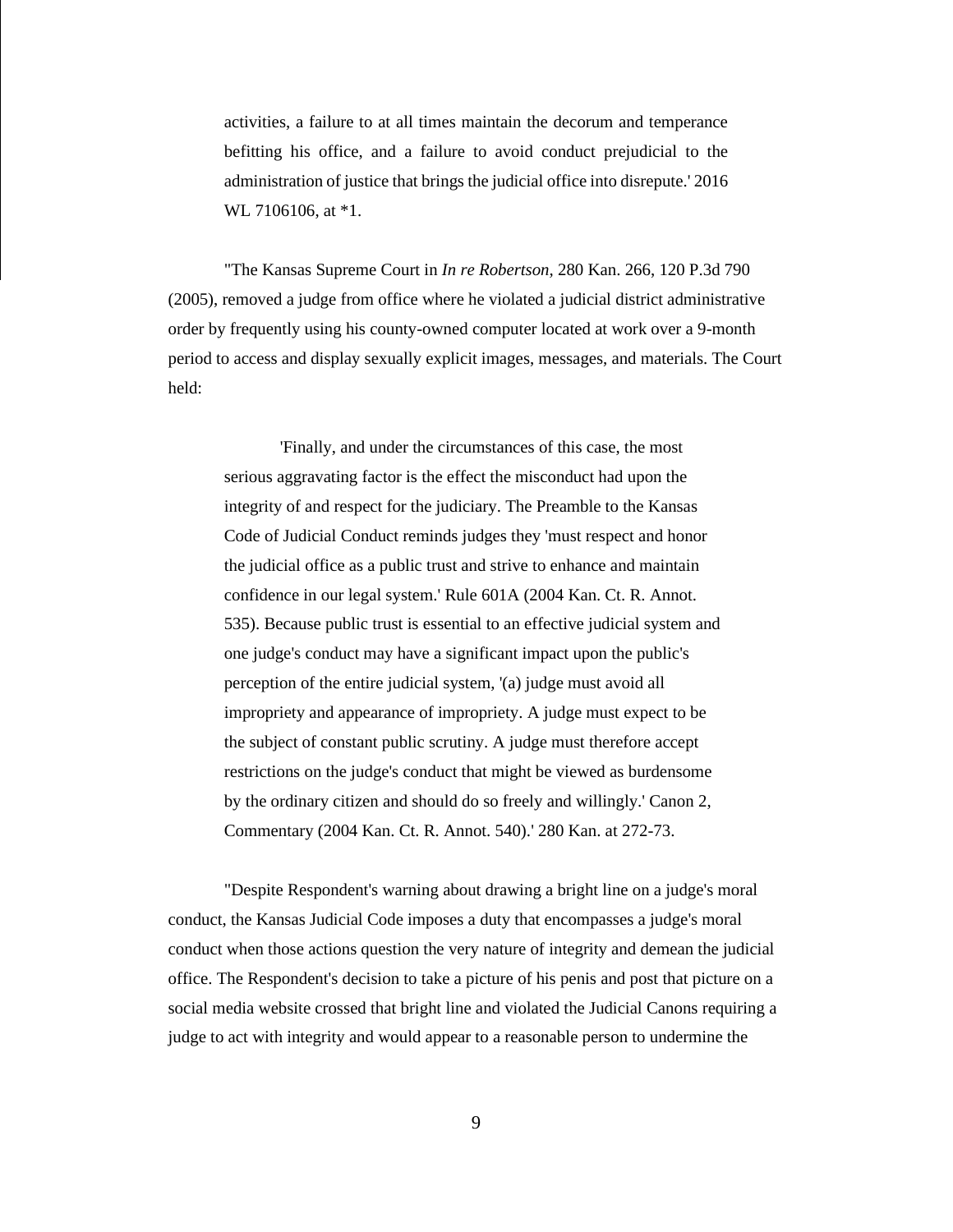judge's integrity and demean the judicial office. The Respondent has violated Rules 1.2 and 3.1(c).

"The *Robertson* court discussed helpful factors to use in evaluating the appropriate judicial discipline to impose, to-wit: 'the extent of the misconduct, the nature of the misconduct, the judge's conduct in response to the Commission's inquiry and disciplinary proceedings, the judge's discipline record and reputation, and the effect the misconduct had upon the integrity and respect for the judiciary.' *Robertson,* 280 Kan. at 270, 120 P.3d 790 (citing Gray, Handbook for Members of Judicial Conduct Commissions 15 [American Judicature Society 1999]). These factors are now codified in Rule 619(e):

'Factors Considered for Disposition. In making a disposition, a Hearing Panel may consider the following:

- '(1) the extent of the misconduct;
- '(2) the nature of the misconduct;
- '(3) the respondent's conduct in response to the Commission's proceedings;
- '(4) the respondent's discipline record and reputation;

'(5) the effect the misconduct had on the integrity of and respect for the judiciary; and

'"(6) any other relevant factors.'

"We find the aggravated factors of the nature of the Respondent's conduct and the effect that it had on the integrity and respect for the judiciary to overwhelm every other factor in this case. Paragraph #4 of the January 12, 2021, joint stipulation of facts states that Respondent had not previously been disciplined by the Commission. This stipulation is not an accurate depiction of Respondent's judicial discipline history. Respondent has not received any discipline which would be published under Supreme Court Rule 622. All other complaints, investigations, reports, correspondence, proceedings, and Commission records are private and confidential under Supreme Court Rule 611.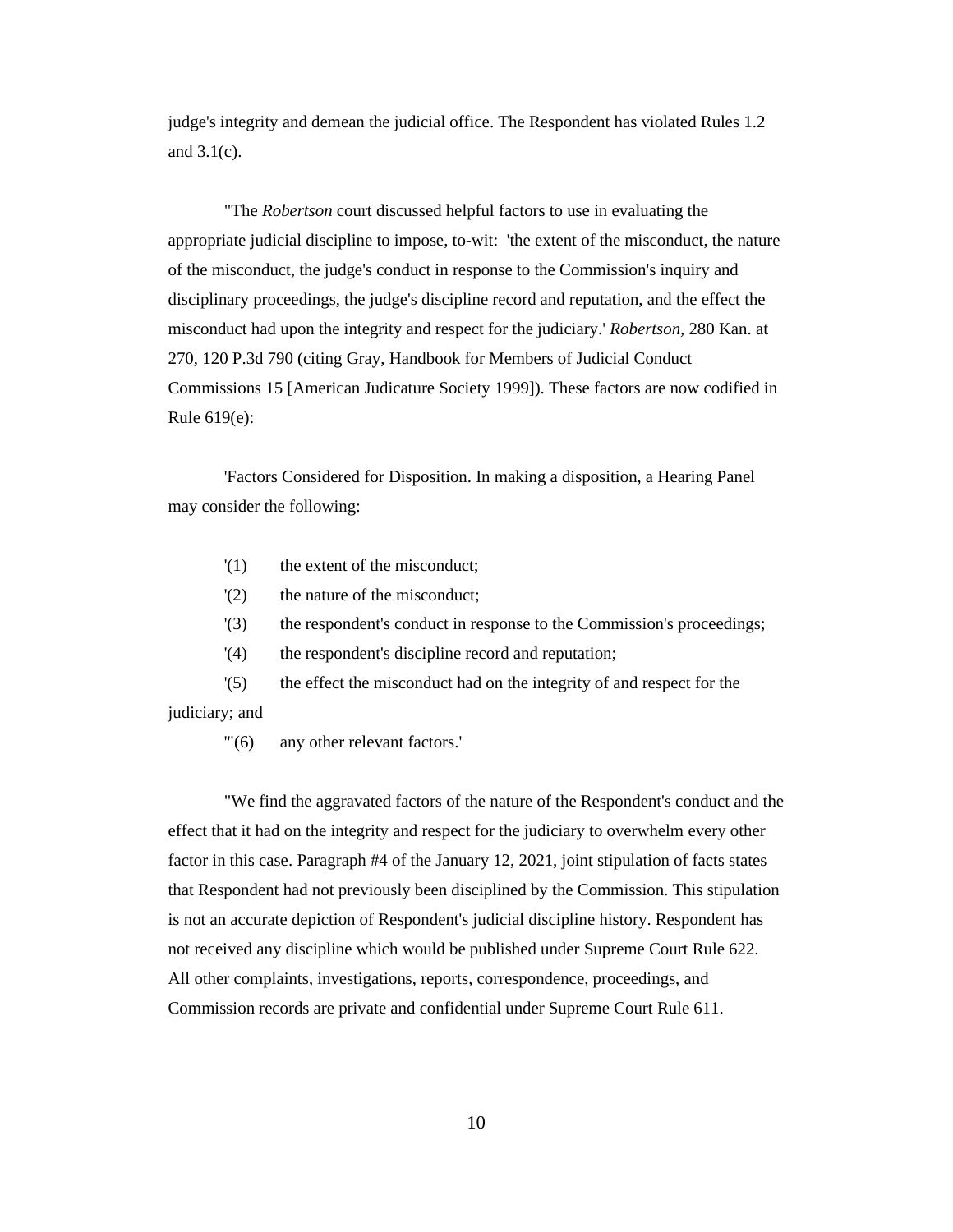"A judge's discipline is not the ultimate purpose of regulating the Kansas judiciary. However, discipline is the collateral consequence of enforcement of the Kansas Code of Judicial Conduct. The aim of judicial discipline 'is the maintenance of the honor and dignity of the judiciary and the proper administration of justice rather than the punishment of the individual.' *State ex rel. Comm'n on Judicial Qualifications v. Rome,*  229 Kan. 195, 206, 623 P.2d 1307 (1981).

"Judges should be the role models of our society. A judge's integrity, while never spotless, should exhibit behavior that is or should be emulated by others. The Kansas Judicial Code requires this Commission to judge the impropriety, or the appearance of impropriety, of a judge's actions in his or her professional and personal lives. Although this task is not simple, we know when a judge's actions have crossed over the line of what the Respondent has described as the moral compass of our society and when a judge should be disciplined.

"We reiterate how the Scope of the Kansas Judicial Code sets forth how the rules establish a minimum level of ethical conduct and that judges should 'strive to exceed the standards of conduct established by the Rules.' Elevation to the bench carries the burden of 'striving to exceed' the standards of conduct established by the rules. SCOPE [4]. Judges are human. But the unique role of judges in our society forces a judge to understand that donning the black robe places a higher standard upon them than the average person. That higher standard imposes a duty to maintain the dignity of the judicial office and to aspire to ensure the greatest public confidence in their integrity as they uphold the laws and make sure justice is meted out fairly. This is where Respondent has failed.

### "RECOMMENDED DISPOSITION

"Pursuant to Supreme Court Rule 619(b)(3), (d) (2021 Kan. S. Ct. R. 535), based on the foregoing Findings of Fact and Conclusions of Law, and based on a unanimous vote of all seven members participating in the Formal Hearing, the Panel recommends to the Supreme Court of the State of Kansas that Respondent be disciplined for the violations by public censure."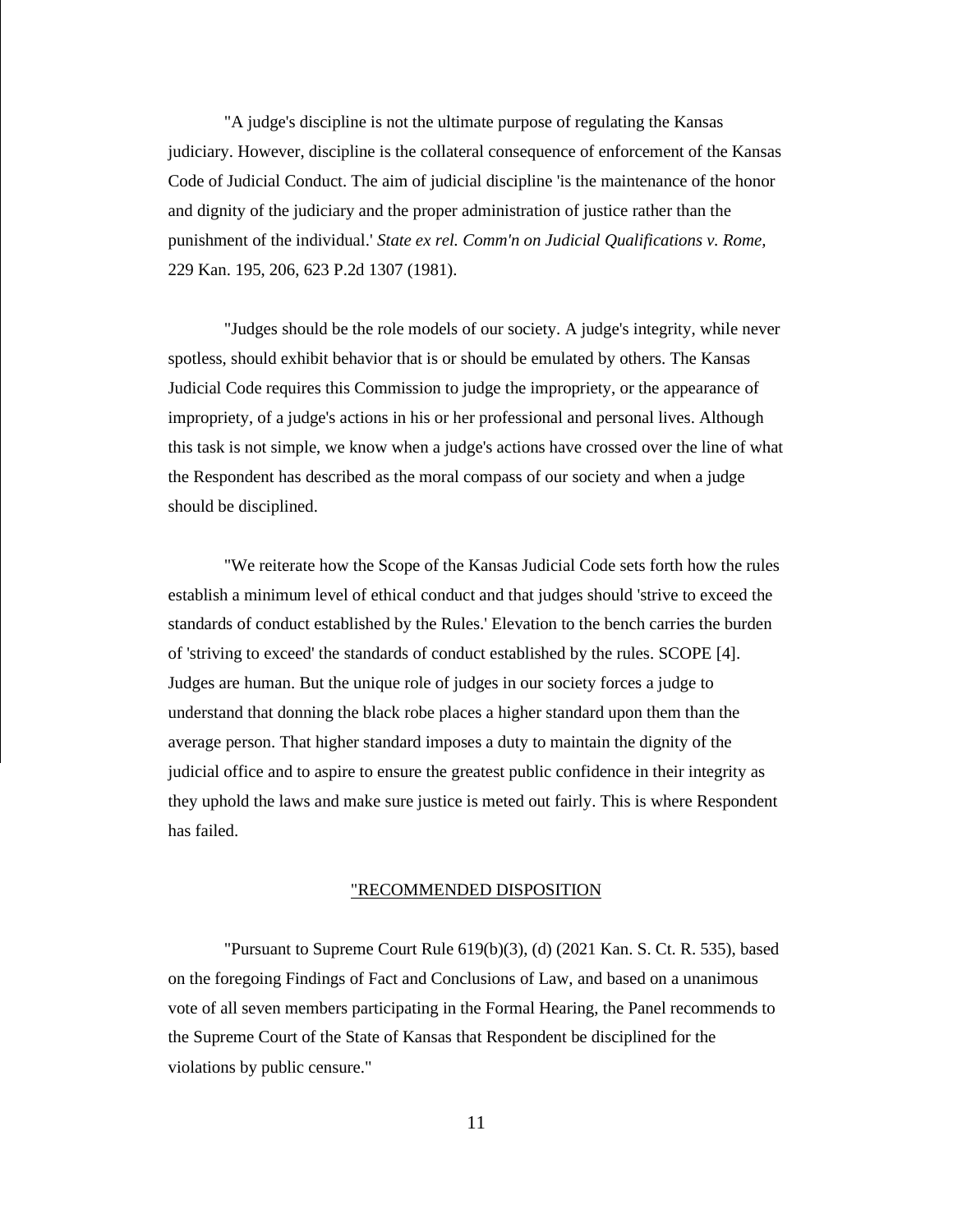### **DISCUSSION**

Although Clark has retired, we have disciplinary jurisdiction over this matter. See *In re Henderson*, 306 Kan. 62, 72, 392 P.3d 56 (2017) (holding that this court has jurisdiction over "conduct that the respondent engaged in while he was serving as a district court judge" in order "to maintain the honor and dignity of the judiciary and the proper administration of justice rather than to punish the individual"). A formal complaint against a judge for violations of the Code must specify the charges against the judge and the alleged facts that are the basis for the charges. Supreme Court Rule 615(c) (2021 Kan. S. Ct. R. 531). If no exceptions are filed by a respondent judge to the hearing panel's Findings of Fact and Conclusions of Law, those Findings and Conclusions are conclusive and cannot be challenged by the respondent. Rule 620(d) (2021 S. Ct. R. 536) (formerly Rule 623). See *In re Pilshaw*, 286 Kan. 574, 579, 186 P.3d 708 (2008); *In re Robertson*, 280 Kan. 266, 269, 120 P.3d 790 (2005).

The respondent did not file any exceptions. In fact, the statement that he filed after the hearing panel made its recommendations reads, "[P]ursuant to Kansas Supreme Court Rule 620(c)(2)(A), Marty K. Clark states that the [*sic*] he will not file exceptions to the panel's findings, conclusions, or recommendations."

Ultimately, the question whether a respondent violated a rule is a question for this court and subject to de novo review. The non-filing of exceptions does not bind this court. However, in these unique circumstances concerning a complaint against a retired lay magistrate judge and where neither party has filed exceptions and each has affirmatively accepted the hearing panel's conclusions and resolution, we accept the respondent's stipulations and take no additional action. While we appreciate the concurring opinion's point of view, it reflects a position that no one in the proceeding has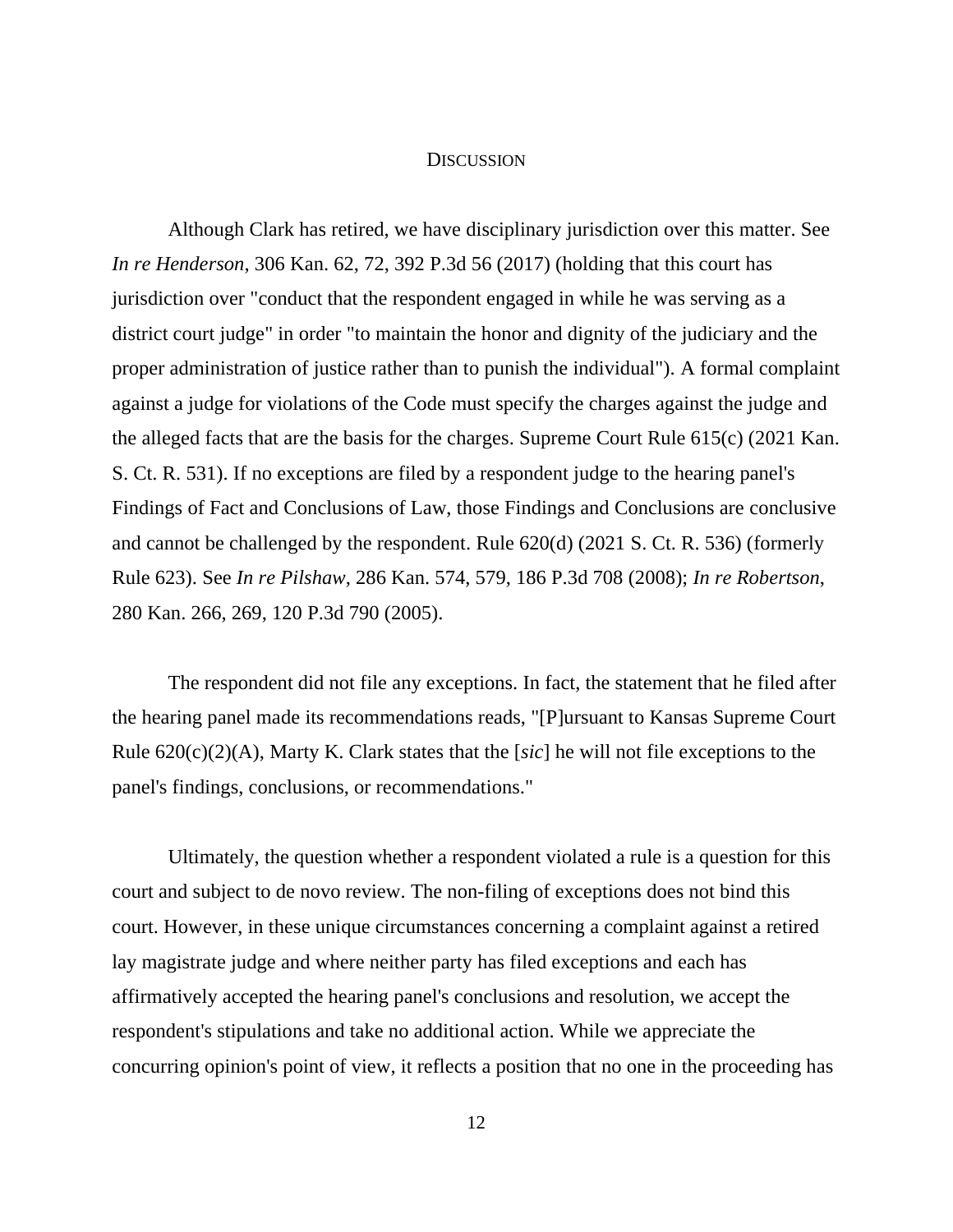taken or argued before us. An inquiry panel concluded there were rule violations, a hearing panel unanimously concluded there were two rule violations, and even the respondent has accepted the determination that there were violations of Canon 1, Rule 1.2 and Canon 3, 3.1(C), and the panel's recommendation of public censure. Because everyone involved in this case has come to the same conclusion, we see no need to further question their resolution.

IT IS ORDERED that this opinion shall be published in the official Kansas Reports.

\* \* \*

STEGALL, J., concurring: I concur in the result reached by the majority to take no further action in this matter. But in my judgment, while Judge Marty K. Clark's behavior was embarrassing, foolish, and grossly immoral, it was not a violation of any of our rules governing judicial conduct. Because—let us be clear—the behavior we are talking about consists entirely of the lawful, private, consensual sexual practices of Judge Clark. Behavior that was only discovered by the Examiner and the Commission because it was disclosed by a disgruntled participant in that behavior.

To be sure, there was a time in our society when private, consensual sexual practices were not deemed off-limits to government regulation. For good or ill (or good and ill), that time has passed. Through a slew of judicial decisions, society has by now clearly decided that sexual conduct between consenting adults is none of the government's business. See, e.g., *Obergefell v. Hodges*, 576 U.S. 644, 135 S. Ct. 2584, 192 L. Ed. 2d 609 (2015) (requiring all states to grant same-sex marriages and recognize same-sex marriages granted in other states); *Lawrence v. Texas*, 539 U.S. 558, 560, 562, 578, 123 S. Ct. 2472, 156 L. Ed. 2d 508 (2003) (overruling *Bowers v. Hardwick*, 478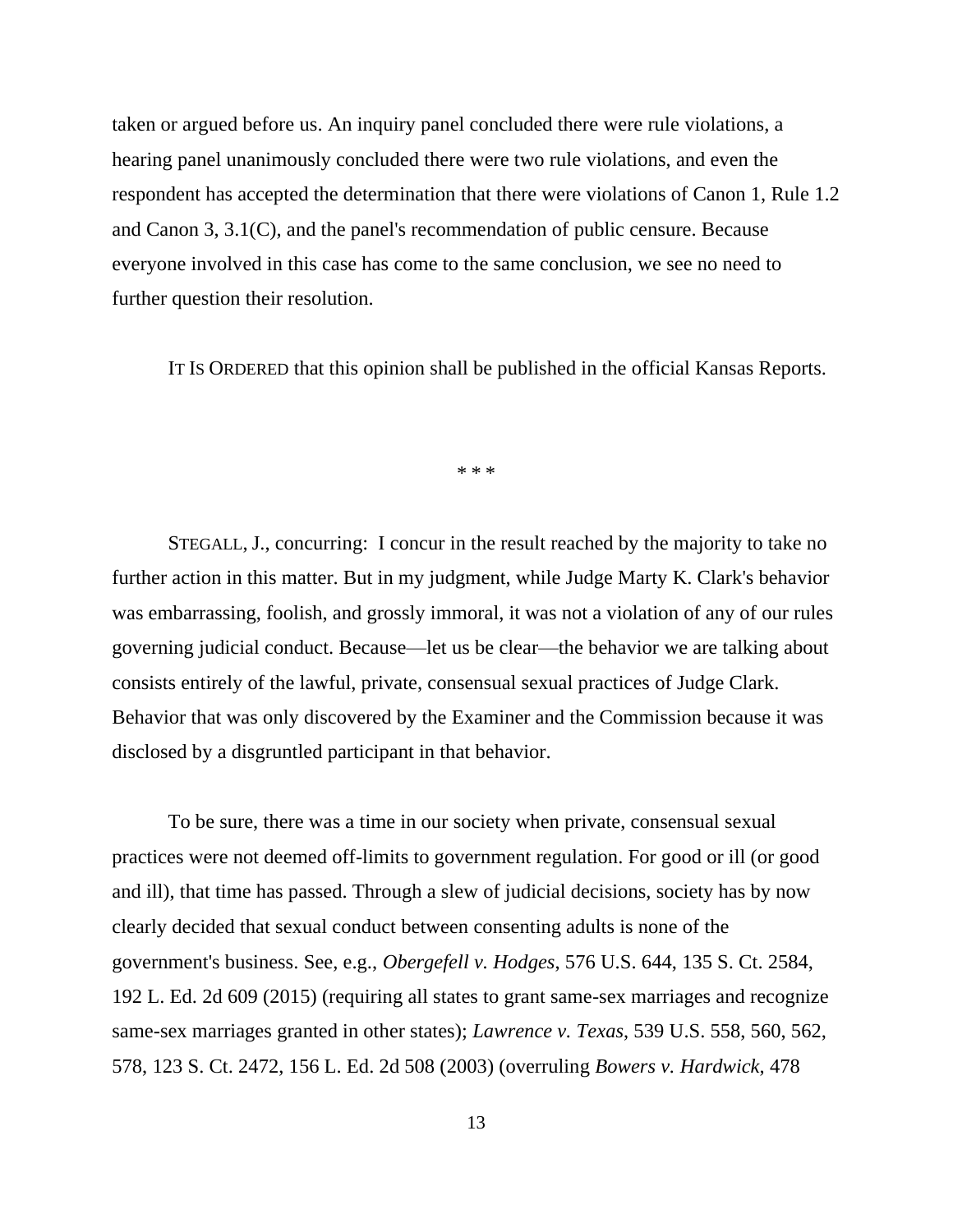U.S. 186, 106 S. Ct. 2841, 92 L. Ed. 2d 140 [1986], by striking down a Texas antisodomy law and holding that states may not make private consensual conduct a crime, noting that individuals have an "autonomy of self that includes freedom of . . . certain intimate conduct"); *Stanley v. Georgia*, 394 U.S. 557, 568, 89 S. Ct. 1243, 22 L. Ed. 2d 542 (1969) (acknowledging states' "broad power to regulate obscenity" but determining that such "power simply does not extend to mere possession [of obscene material] by the individual in the privacy of his own home"); *Loving v. Virginia*, 388 U.S. 1, 12, 87 S. Ct. 1817, 18 L. Ed. 2d 1010 (1967) (declaring all bans on inter-racial marriage unconstitutional); *Griswold v. Connecticut*, 381 U.S. 479, 484, 85 S. Ct. 1678, 14 L. Ed. 2d 510 (1965) ("Various guarantees create zones of privacy.").

Indeed, the scope of private behavior protected from government regulation must be broader than simply sexual conduct. See generally U.S. Const. amend. I, II, IV (shielding a variety of private practices and places from overweening government intrusion). Kansas and Kansans, too, have long valued personal privacy, being one of the first states to recognize a common-law right of privacy and action in tort from the public and employers. See *Dotson v. McLaughlin*, 216 Kan. 201, 207-08, 531 P.2d 1 (1975); *Kunz v. Allen*, 102 Kan. 883, 885, 172 P. 532 (1918).

Rapid advancements and use of technology, however, have outpaced legal protections for privacy. Surveillance of all kinds (including the kind of self-surveillance practiced by Judge Clark) abetted by ubiquitous high-powered video and audio recording devices—along with the ease of publication and distribution offered by digital social media—has allowed for substantial increase in governmental and employer intrusion into the private lives of individuals.

We have become a society not so much subject to one all-powerful watcher but to the whims of a thousand-and-one watchers. See Orwell, 1984 2 (A Plume Book, 60th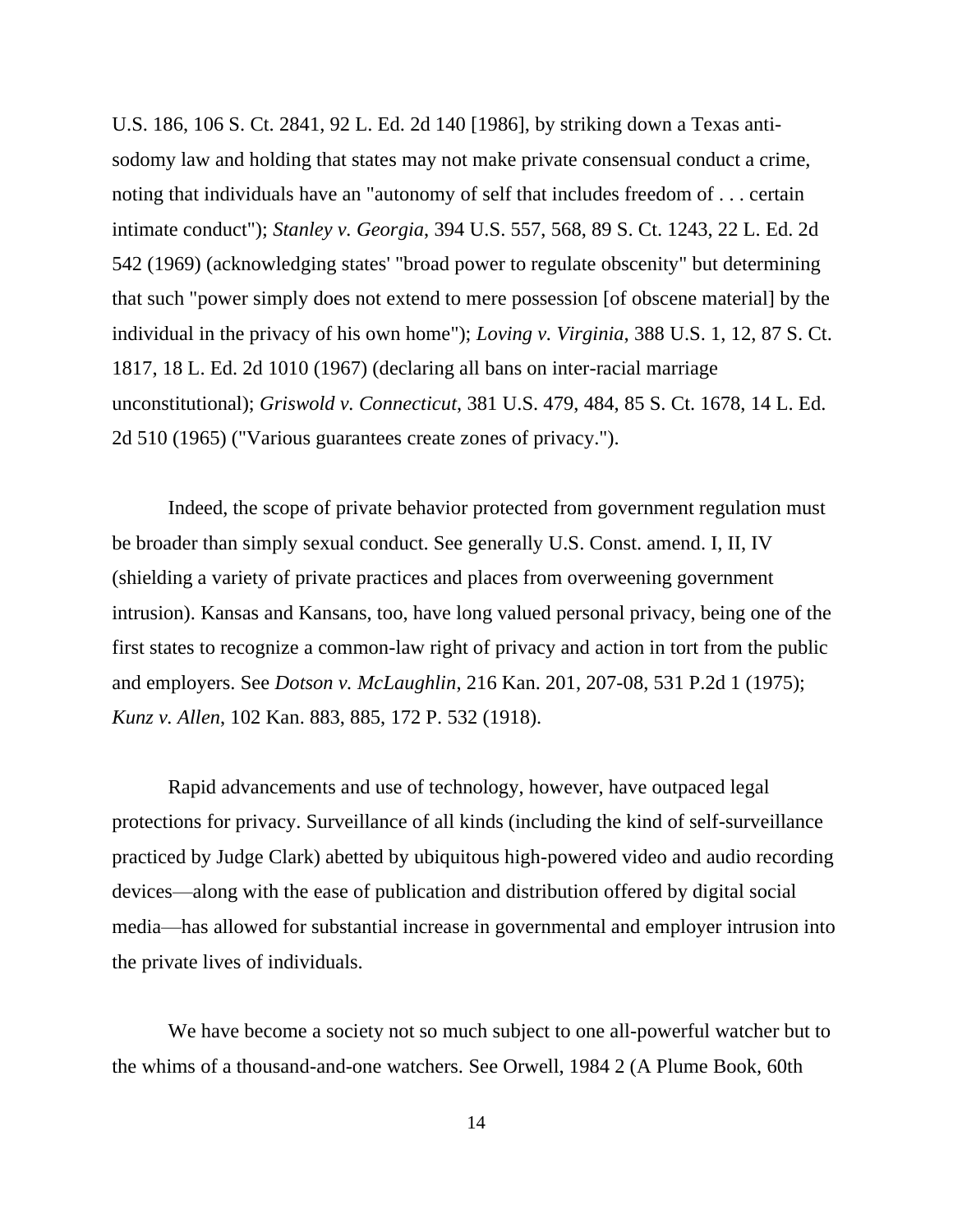anniv. ed., 1983) (1949) ("You had to live—did live, from habit that became instinct—in the assumption that every sound you made was overheard, and, except in darkness, every moment scrutinized."). Indeed, "it isn't some stern and monolithic Big Brother that we have to reckon with as we go about our daily lives, it's a vast cohort of prankish Little Brothers equipped with devices that Orwell, writing 60 years ago, never dreamed of and who are loyal to no organized authority." Kirn, *Little Brother Is Watching*, The N.Y. Times Magazine, Oct. 17, 2010, at 17. By turning "our lenses on ourselves in the quest for attention by any means" the "invasion of privacy . . . has been democratized." Kirn, at 17. A truth Judge Clark now knows in full.

The norming of 24/7 surveillance can lead to acceptance of the fact as not just a nuisance but as a positive good. See Turkle, Alone Together: Why We Expect More from Technology and Less from Each Other 247-48 (2011) (showing that one effect of the 9/11 attacks and high-profile school shootings was a societal tradeoff of privacy for security; these tragedies generated a culture of national "anxiety" and promoted a perceived need for "continual contact" and connectivity); Mendelson, *How the Fallout from Post-9/11 Surveillance Programs Can Inform Privacy Protections for Covid-19 Contact Tracing Programs*, 24 CUNY L. Rev. 35, 36-37 (2021) ("During the response to the COVID-19 pandemic, there has been a key shift in the 'expected' surveilled population from the post-9/11 era. Rather than surveillance policy that is outwardly aimed at allegedly *suspect* populations, . . . it can now include all U.S. citizens at home or abroad, non-citizens in the country, and others trying to enter the country."); Li, *Privacy in Pandemic: Law, Technology, and Public Health in the Covid-19 Crisis*, 52 Loy. U. Chi. L.J. 767, 777 (2021) ("Robots have also been deployed as part of government COVID-19 response, including for monitoring, crowd dispersal, enforcing social distancing, identifying infected people, and giving public information."); Keller, *Balancing Employer Business Interests and Employee Privacy Interests: A Survey of Kansas Intrusion on Seclusion Cases in the Employment Context*, 61 U. Kan. L. Rev.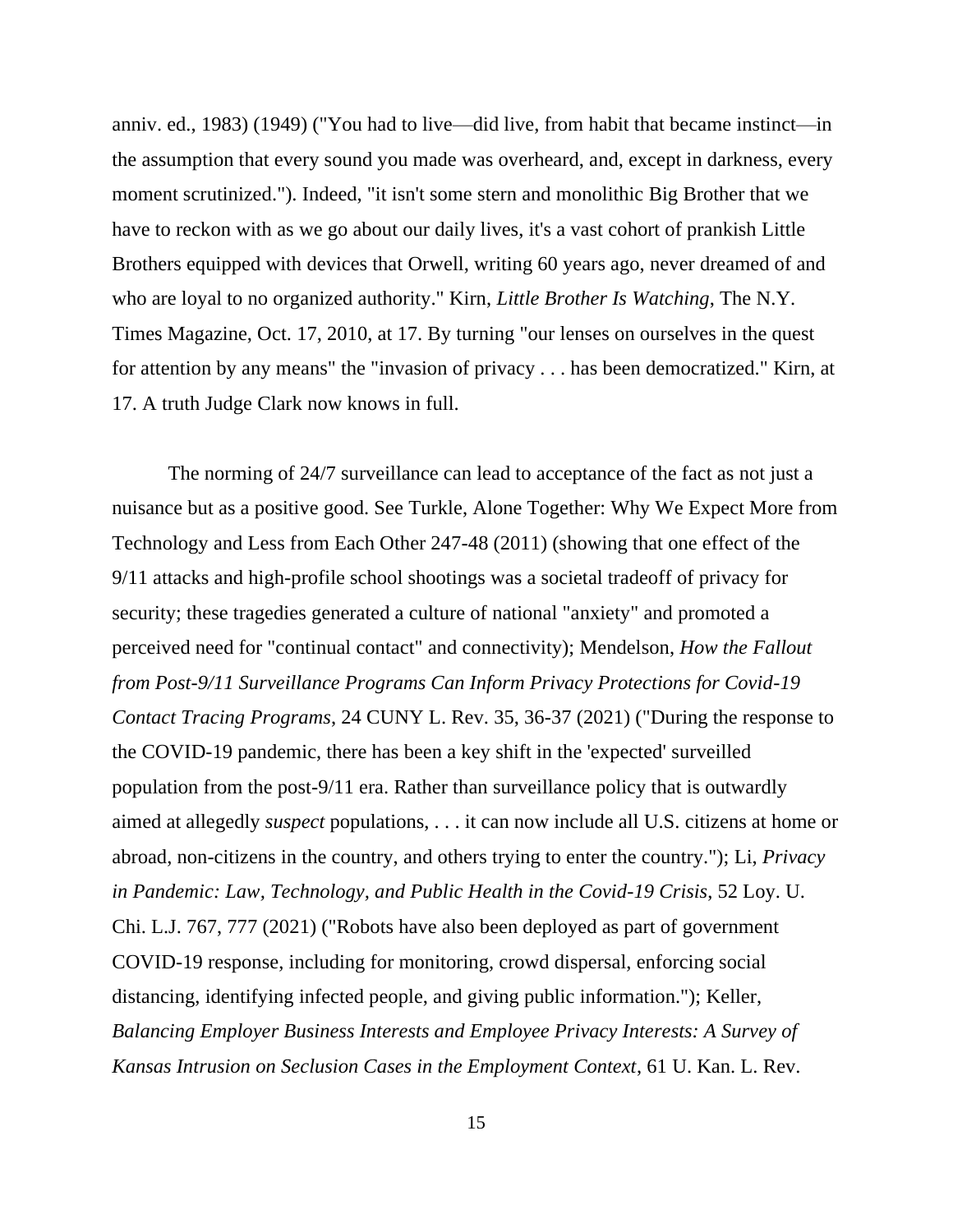983, 983 (2013) ("Employers test employees for AIDS and drug use; videotape them; electronically monitor their computer use, Internet use, emails, text messages, and phone calls; and track their movements with Global Positioning System [GPS] technology.").

And as many have observed, we are now well into the end game of surveillance which may be described as a kind of collusion between big and little brothers. Governments have been unable to resist utilizing the vast store of data being collected by little brother to monitor the citizenry. "'[L]ots of surveillance data moves back and forth between government and corporations. One consequence of this is that it's hard to get effective laws passed to curb corporate surveillance—governments don't really want to limit their own access to data by crippling the corporate hand that feeds them.'" Torbert, *"Because It Is Wrong": An Essay on the Immorality and Illegality of the Online Service Contracts of Google and Facebook*, 12 Case W. Reserve J.L. Tech. & Internet i, 108 (2021) (quoting Schneier, Data and Goliath 80 [2015]); see also Constitutional Rights Foundation, *Edward Snowden, The NSA, and Mass Surveillance*, 10, 11 https://www.crfusa.org/images/pdf/gates/snowden\_nsa.pdf (describing the data collection practices exposed by Edward Snowden including the NSA program to collect phone metadata in "bulk" on virtually all Americans as well as the PRISM program which collected the substantiative content of emails, photos, and other media from Internet service provider companies such as Microsoft, Google, Apple, Yahoo, AOL, Facebook, YouTube, Skype, and Paltalk); Turkle, at 339-41 (discussing invasive government and private data collection programs such as LifeLog and the protested and troubled evolution of Facebook's terms of service including its use of the Beacon Marketing tool).

I am reminded of the truth that the "greatest dangers to liberty" are often found "in insidious encroachment by men of zeal, well-meaning but without understanding." *Olmstead v. United States*, 277 U.S. 438, 479, 48 S. Ct. 564, 72 L. Ed. 944 (1928) (Brandeis, J., dissenting). And so reminded, wisdom counsels that big brother himself is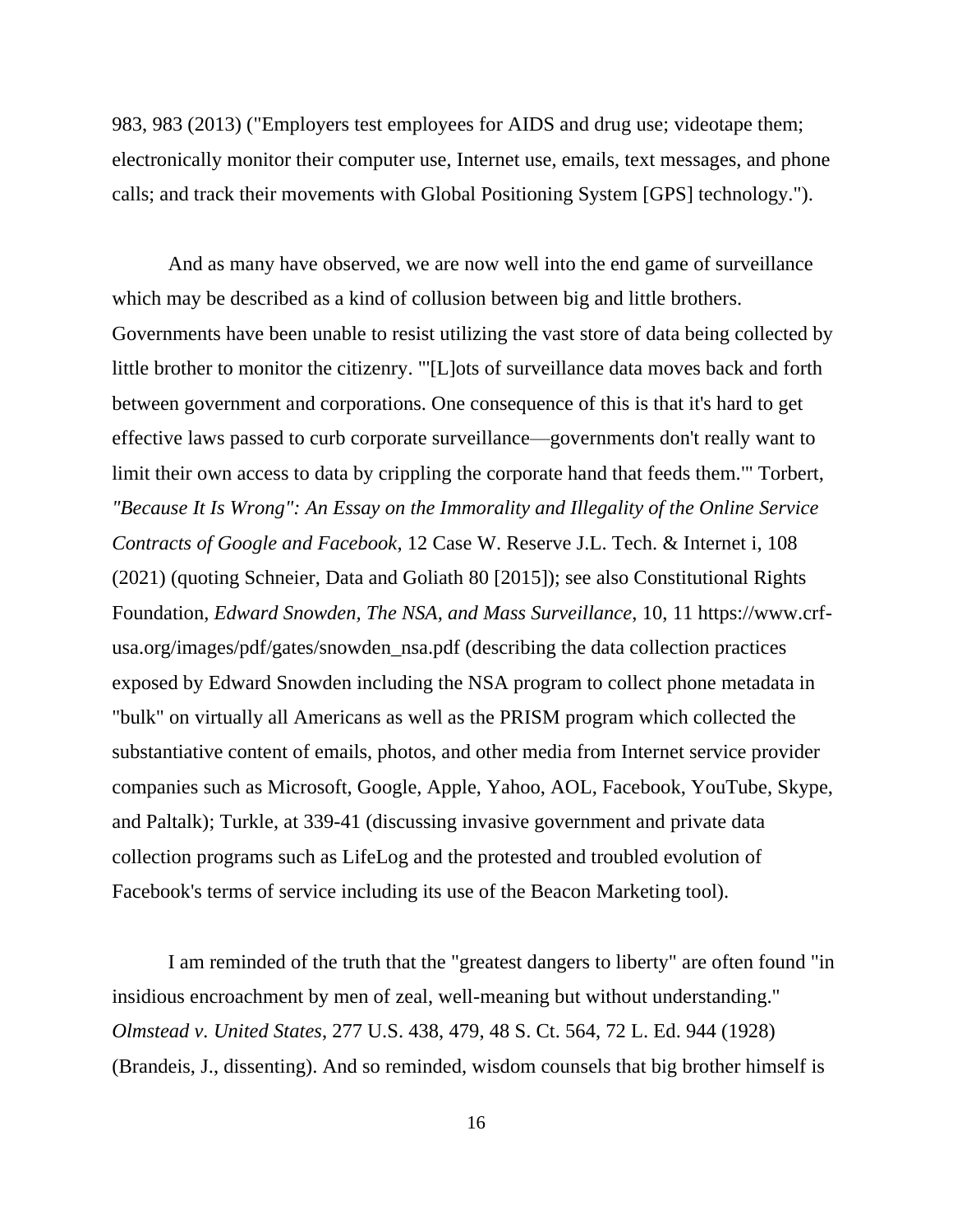not obliged to act on every scrap of tittle-tattle that comes his way from ill-meaning little brothers. This is the curious situation we now find ourselves in.

If the information about Judge Clark generated by this self-surveilling system genuinely showed sexual conduct that interfered with the ethical performance of his judicial duties, the Examiner, the Commission, and this court would have a duty to act on it. See, e.g., *In re Gerard*, 631 N.W.2d 271, 279 (Iowa 2001) (judge had a relationship with an attorney who appeared before him daily); *In re Miller*, 949 So. 2d 379, 394 (La. 2007) (judge had sexual relationship with his secretary several times in the courthouse); *Harris v. Smartt*, 311 Mont. 507, 512-13, 57 P.3d 58 (2002) (judge had pornographic images stored on his work computer).

But Judge Clark's actions did not have any real, factual connection to his role as a judge. So what is really going on? In short, Judge Clark has embarrassed us—the Examiner, the Commission, this court, the judiciary, and the wider legal community. And this may be the unforgivable sin of our day. The complex and ubiquitous shaming and shunning rituals our society has concocted and enacted in recent decades may best be understood as an elaborate response to collective embarrassment. Scapegoating and "cancelling" the most embarrassing among us becomes a quasi-religious way of purging collective shame and guilt. See Gallardo, *Taming the Internet Pitchfork Mob: Online Public Shaming, the Viral Media Age, and the Communications Decency Act*, 19 Vand. J. Ent. & Tech. L. 721, 727-28 (2017) (suggesting "the upswing in online  $\dots$  'outrage culture'" allows individuals to demonstrate their disapproval of "socially offensive behavior" and thus "easily signal to others that they are trustworthy because they punished a norm violator"); Steele, *A Seal Pressed in the Hot Wax of Vengeance: A Girardian Understanding of Expressive Punishment*, 16 J. L. & Religion 35, 50, 60 (2001) (citing Girard, The Scapegoat 15 [Yvonne Freccaro trans., Johns Hopkins U. Press (1986)]) (describing how mob action restores peace in a community by "attribut[ing]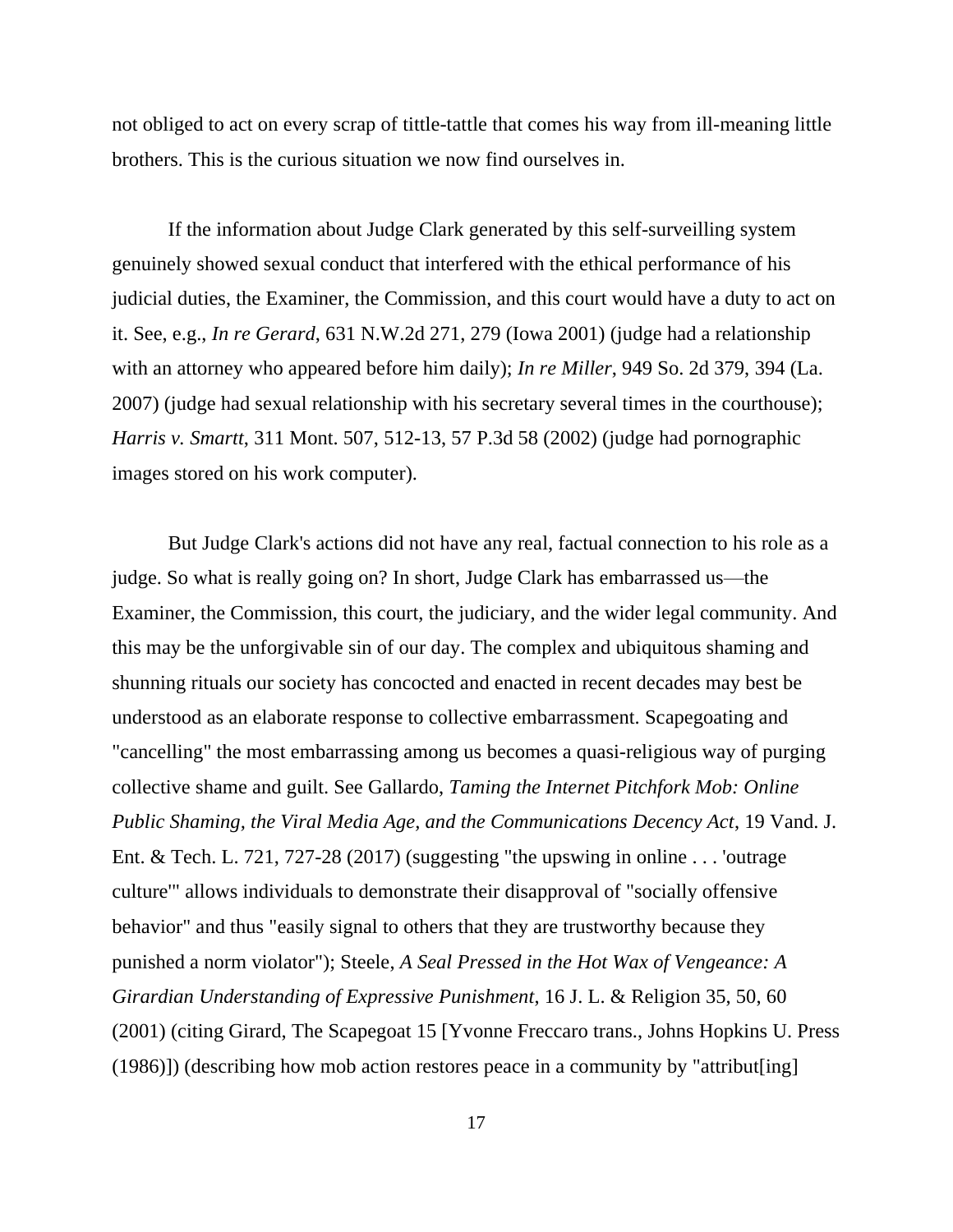fantastical powers to what is actually a small and persecuted minority," which "the mob must believe . . . caused the crisis," noting that some of Girard's "most dramatic examples" of such scapegoating are "mob behavior in panics, riots, witch-hunts, and lynchings"); Colborne, *The Reasonable Citizen/The Unreasonable Scapegoat*, 3 J. Religion & Violence 73, 73, 83-84 (2015) ("[T]he modern liberal state has not escaped the organized violence of the scapegoat mechanism as described by Girard [who theorized that] the act of exclusion is what creates the agreement that forms the basis of a stable society. . . . The scapegoat mechanism is the ritual outlet that pours all of the pent up violence on a victim and restores the social unanimity riven by rivalry.").

The Examiner and panel in this case have acted as grand inquisitors on behalf of an allegedly scandalized public. The Examiner's filings below passionately decry Judge Clark's behavior—quoting *In re Singletary*, 61 A.3d 402, 412 (Pa. Ct. Jud. Disc. 2012), for the claim that the public does not want its "judges to be conducting photo sessions featuring the judicial penis and then to be sending the photos over the electronic airwaves to another person—thereby placing that person in a position to further publish the photos to anyone he or she may deem deserving." At oral argument, the Examiner likewise denounced Judge Clark's behavior. Judge Clark was described as "grooming his private organs for purposes of taking a photograph . . . not for him to look at himself" but to "give to other people." Which "in my opinion," the Examiner continued, "does nothing to enhance the integrity of the judiciary."

The Examiner, in filings and at oral argument, insisted on using the disparaging term "swingers" (as used on the website at issue) to describe Judge Clark and the others involved here. This, despite Judge Clark's preferred description of the website as a "dating site for couples" (and as opposed to the more clinical and objective term "consensual non-monogamy" as delineated by the American Psychological Association). See, e.g., Memorandum of Arguments and Authorities (Judge Clark was a "member of a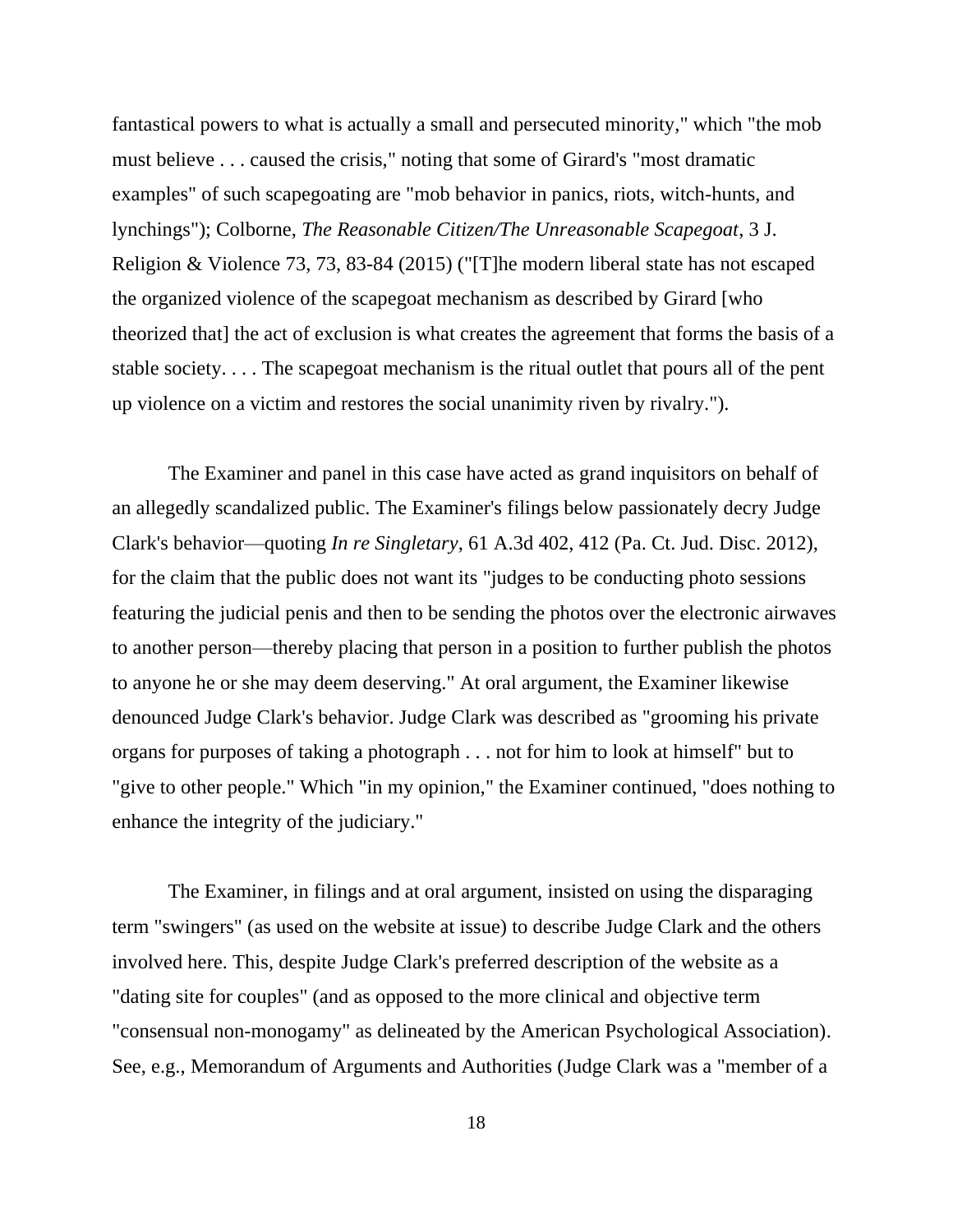swingers' website"; he "joined an online swingers' club"; he promoted himself as a "swinger interested in extramarital sex"; and he was part of "an online swingers' community.").

In so doing, the Examiner evoked a misogynistic world of "wife swapping" and satirical portrayals of "international men of mystery." See Bergstrand & Blevins Williams, *Today's Alternative Marriage Styles: The Case of Swingers*, 3 Elec. J. of Hum. Sexuality (October 10, 2000) ("The origins of formalized swinging in the U.S. are not specifically known. In the 1950's the media reported a new phenomenon which it dubbed 'wife swapping.' California military couples reportedly gathered at 'key clubs' where husbands tossed their keys into a large pile in the center of a room. The wives then drew a set of keys at random and the owner of the keys became the sexual partner of that woman for the night."); see also Kane, *What to Know About Swinging Before You Try It Yourself*, Men's Health (May 29, 2020) https://www.menshealth.com/sexwomen/a32677023/what-is-a-swinger/ ("When you think of the word 'swinger,' you might hear Mike Myers saying the word in his iconic Austin Powers voice. [*'Swinger, baby, yeah!*'])" All despite the fact that many participants in the "swinger lifestyle" (including Judge Clark) reject the "swinger" label because of the negative, sexist connotations it carries. See, e.g., Griebling, *The Casualization of Intimacy: Consensual Non-Monogamy and the New Sexual Ethos* 80 (2012) (Ph.D. dissertation, University of Pennsylvania) (ScholarlyCommons).

So who has really been scandalized? As with the excessive rhetoric, the legal justifications given by the Examiner and panel in this case are thin cover for the naked embarrassment—and the accompanying need to close ranks and restore a facade of judicial superiority—felt by all.

19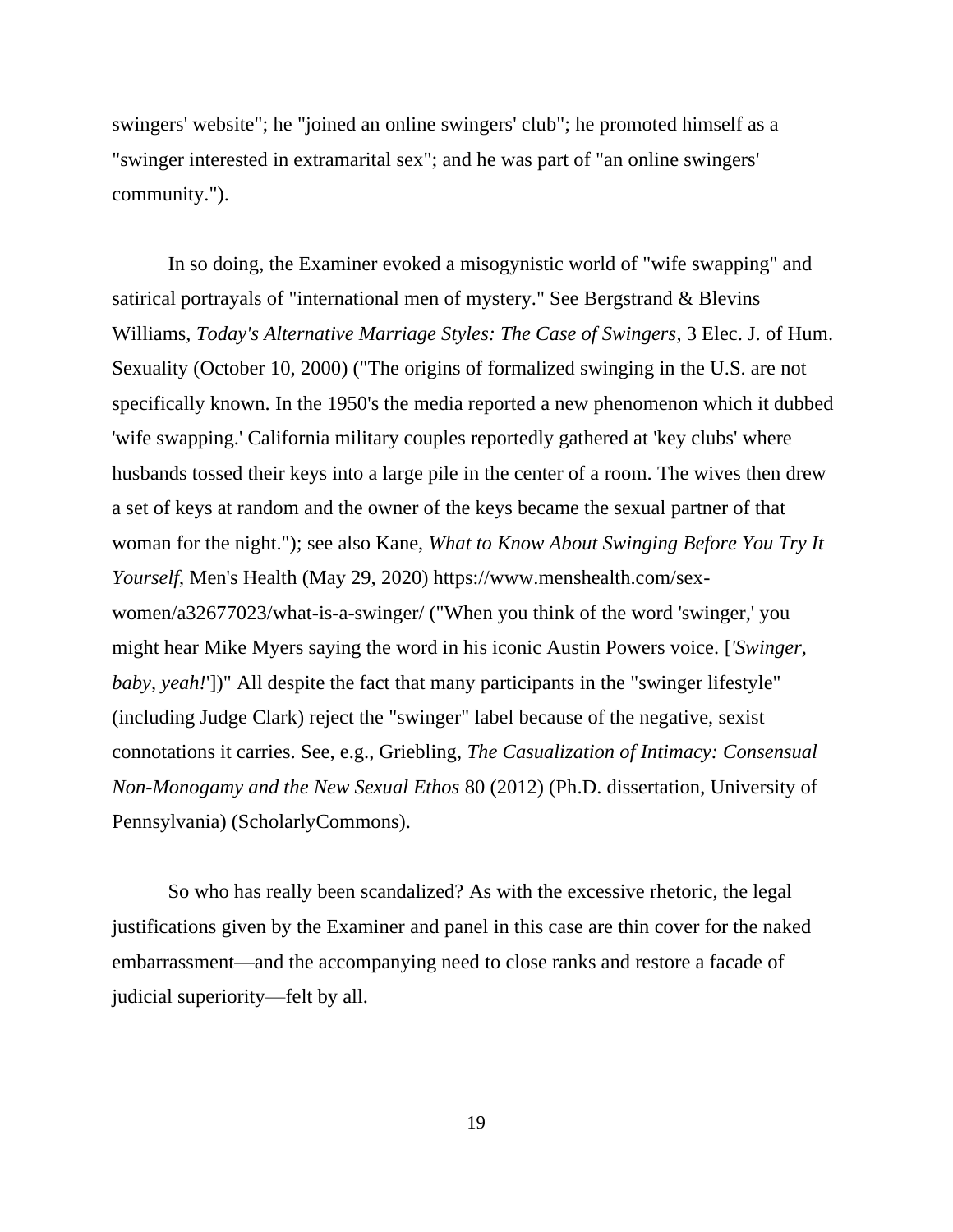For example, the panel insists that the aim of the Code and of discipline under the Code is to ensure that judges remain "the role models of our society" who "exhibit behavior" in their "personal lives" that ought to be "emulated by others." This "unique role of judges" requires every judge to understand that "the black robe places a higher standard upon them" to uphold the "moral compass of our society" or face discipline for failing to do so. What is this undefined higher standard? Is the panel suggesting that judges have an obligation to have only traditional sexual relationships? Do we really desire a morally stratified society in which judges occupy the supposed highest and best strata while mortals live according to a "lower" standard? Is this what the Code demands?

The panel's understanding of the "role of judges in our society" partakes of a certain kind of judicial rhetoric afoot today—the rhetoric of judicial supremacy. There is a real effort by some to situate the figure of the judge as an idealized kind of ruler; set apart and consecrated to a holy and inscrutable order of something called "law"; worthy to be obeyed, in significant part, because of his or her moral and intellectual superiority. But in a society dedicated to the rule of law, judges are not a priestly class of elite rulers. Judges are not even supposed to be the role models of society. To think this is to take the myth of judicial supremacy to its most absurd conclusion. See Fallon, *Judicial Supremacy, Departmentalism, and the Rule of Law in a Populist Age*, 96 Texas L. Rev. 487, 488 (2018) ("The idea that the Supreme Court has ultimate authority in matters of constitutional interpretation—which often rides under the heading of 'judicial supremacy'—has acquired strong currency. A related view holds that the much celebrated ideal of the rule of law requires judicial supremacy. Perhaps not surprisingly, the [United States Supreme] Court has promoted judicial supremacy and associated it with the rule of law."); Amar, *Foreword: The Document and the Doctrine*, 114 Harv. L. Rev. 26, 82-83 (2003) ("The Rehnquist Court has also been fond of sweeping assertions of judicial supremacy, regularly proclaiming itself the Constitution's 'ultimate' interpreter, a selfdescription that nowhere appears in *Marbury* and never appeared in the United States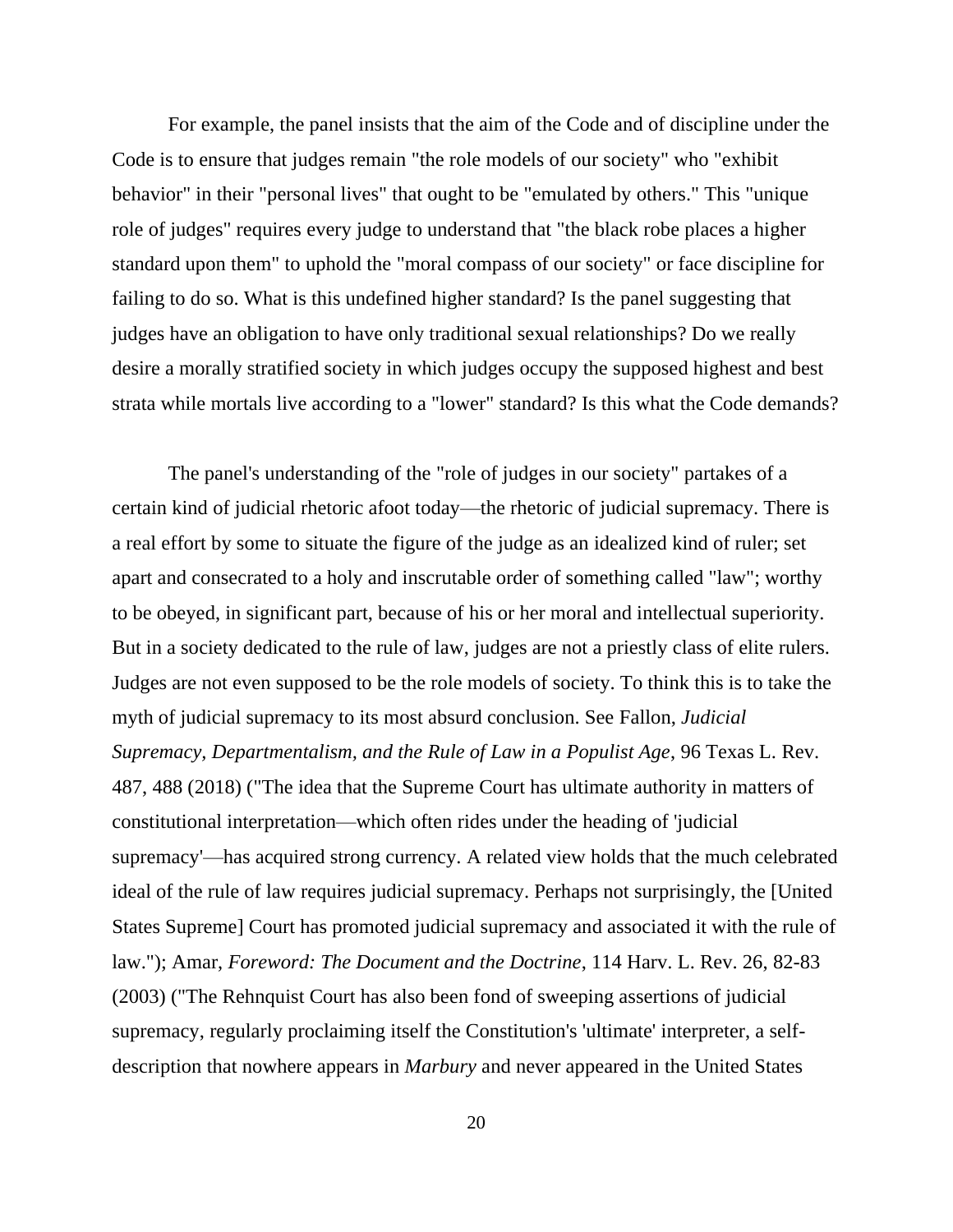Reports until the second half of the twentieth century."); Pozen, *Judicial Elections as Popular Constitutionalism*, 110 Columbia L. Rev. 2047, 2057 (2010) (surveying the argument that judicial supremacy "has been a peculiarly debilitating force in American public life. Its harms include citizen passivity, elite rule, constitutional alienation, and judicial overreach.").

Today's case illustrates that one consequence of elevating judges to the "supreme" arbiters of society is that we will endure bizarre replays of age-old religious controversies concerning the qualifications of priests to administer religious rites. See Cardman, *The Praxis of Ecclesiology: Learning from the Donatist Controversy*, 54 Proceedings of the Catholic Theological Soc'y of Am. 25, 26-27 (2013) (detailing the history of the Donatist sect which looked to the "moral worthiness of the minister of a sacramental action," explaining that some bishops became "unworthy to minister" sacraments once they were determined to have "tainted" themselves).

Or consider another, more mundane example—the panel's finding that Judge Clark's picture project was "public" simply because those pictures could one day be made public. This definition of "public" cannot withstand the application of either common sense or the law. See K.S.A. 2020 Supp. 21-6101(f) (defining a "'private place'" as where one may reasonably expect to be safe from uninvited intrusion or surveillance). In fact, what happened here looks a lot like what our Legislature has recently outlawed as "revenge porn" or "nonconsensual pornography." See K.S.A. 2020 Supp. 21-6101(a)(8) (prohibiting dissemination of "any videotape, photograph, film or image of another identifiable person 18 years of age or older who is nude or engaged in sexual activity and under circumstances in which such identifiable person had a reasonable expectation of privacy, with the intent to harass, threaten or intimidate such identifiable person, and such identifiable person did not consent to such dissemination"). It appears to me that the Examiner and the Commission have unwittingly made themselves accomplices in one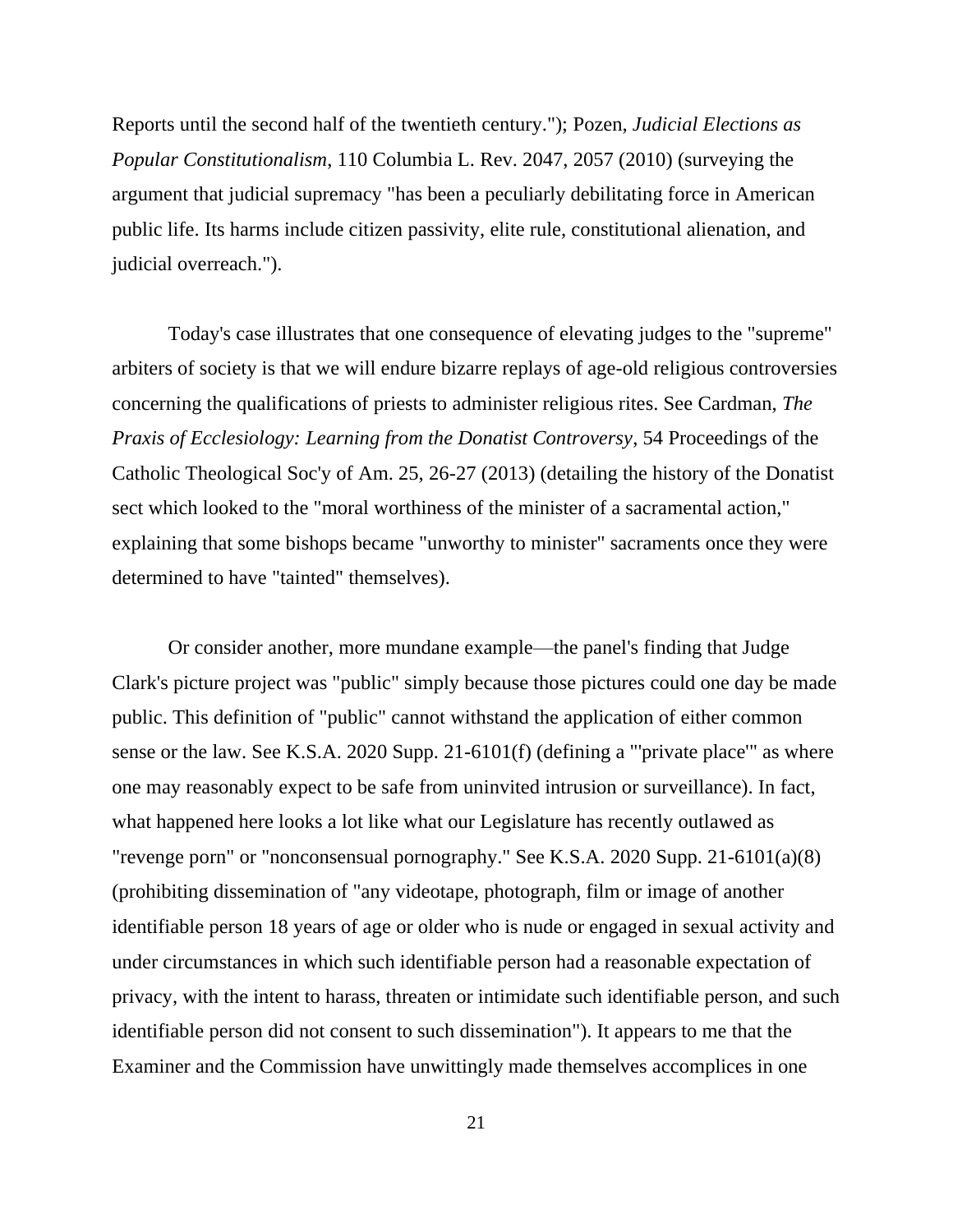man's effort to exact revenge against Judge Clark by "disseminating" his nude photographs and images of his sexual activities in which he had an expectation of privacy. See K.S.A. 2020 Supp. 21-6101(a)(8).

Would the Examiner and panel ever have used such disparaging and salacious terms along with such intimate and detailed descriptions to characterize the lives and practices of other, more socially accepted, sexual minorities? Would the Examiner file a case on such questionable legal grounds, for example, based solely on intimate photographs of a Kansas judge handed over by a spurned homosexual lover? What about photographs of consensual but unconventional sexual practices engaged in by a heterosexual married couple given to the Examiner by one of the spouses after a nasty divorce? Or is this simply the age-old game of the powerful scapegoating people who have no real constituency or friends in high places?

I may be an unexpected defender of "consensually non-monogamous" judges and I have no difficulty condemning adultery as morally destructive—but above all else, the rule of law condemns the arbitrary and unaccountable power of the state to pick winners and losers, reward friends and punish enemies, and protect its own interests above the public's. Such abuses and the hypocrisy they reveal are the real threat to the legitimacy and integrity of the judiciary. The rule of law is not so weak it will collapse in the face of a few bedroom peccadillos or the occasional clownish, embarrassing episodes of official misadventure. But it is not so strong it can long endure the misrule of arbitrary double standards—which amount to a special kind of breach of the social contract.

An objection may be quickly raised that the moral content and quality of the personal character and integrity of our public officials matter. And more, that if a person becomes a public official like a judge, that person has agreed to make his or her private life a matter of public interest. There is real truth to this. But it is a grave mistake to think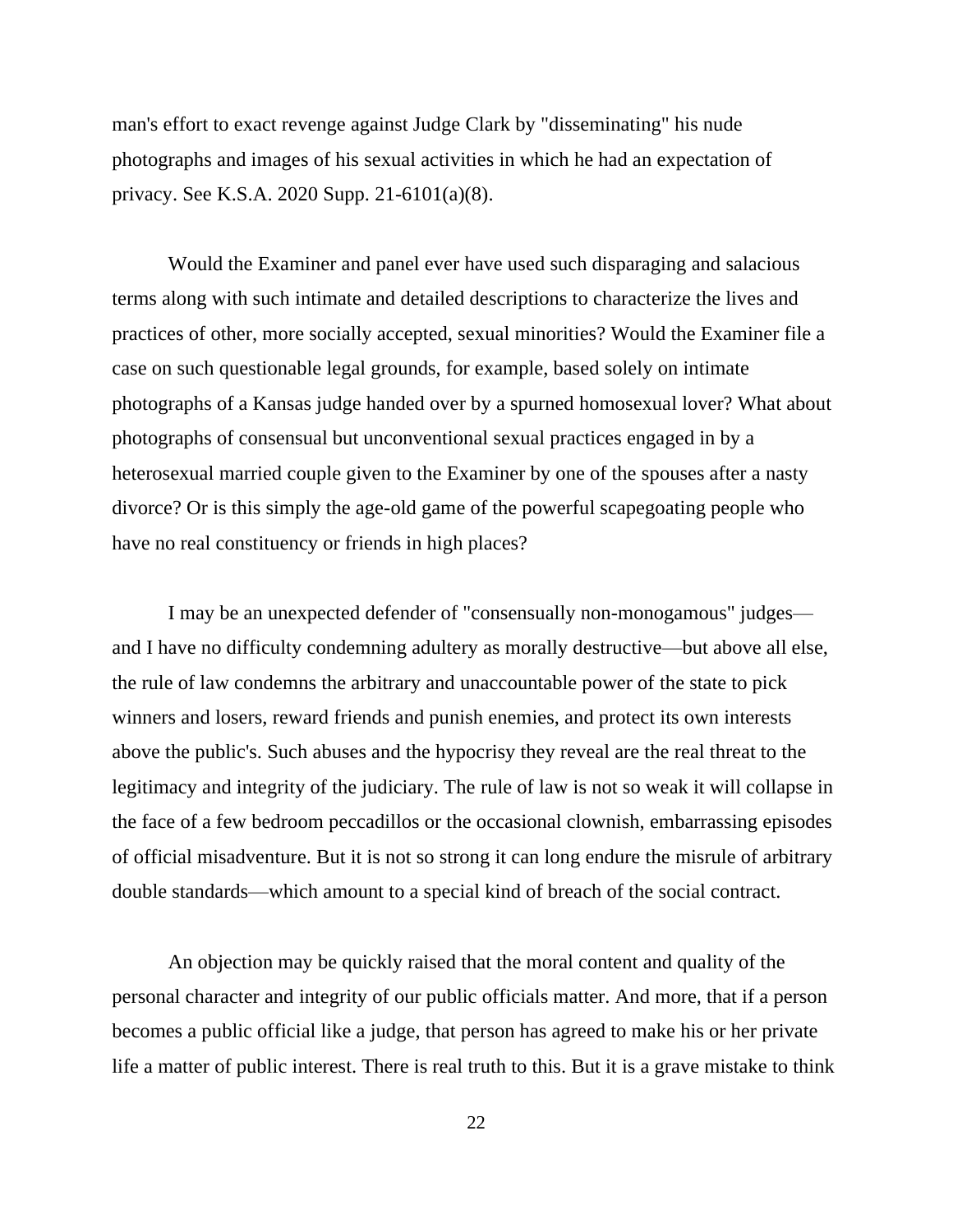that either the Commission, the Examiner, or this court represent the mores of the public—mores which, as every honest political observer would admit, prove to be inscrutable at times. Indeed, even if such mores were knowable, by what right would we claim the authority to enforce the moral qualms of the public of its behalf?

None of this means that within our system of government public officials are immune from either criticism or sanction for their private behavior and personal character. They are not. Judges are not. There are two clear and available political means for the public to express its own moral qualms about a public official's private behavior and character—sexual or otherwise. At the ballot box and in an impeachment proceeding.

Judge Clark could easily and correctly have been unseated by his constituents had they determined that his character was not of the kind they desired for their judges. I agree with the Supreme Court of Pennsylvania when it wrote:

"Canon 1 refers to the 'high standards of conduct so that *the integrity and independence of the judiciary* may be preserved.' (Emphasis added.) Canon 2 like Canon 1 focuses upon 'public confidence in *the integrity and impartiality of the judiciary*.' (Emphasis added.) The language of these Canons strongly indicates that they are concerned with the conduct of a judge in his official capacity and not with his conduct in his private life.

"It can be seen, therefore, that the constitutional scheme and the Canons are concerned with:

(1) the conduct of a judge acting in an official capacity

(2) any other conduct which affects the judge while acting in an official capacity, and

(3) conduct prohibited by law.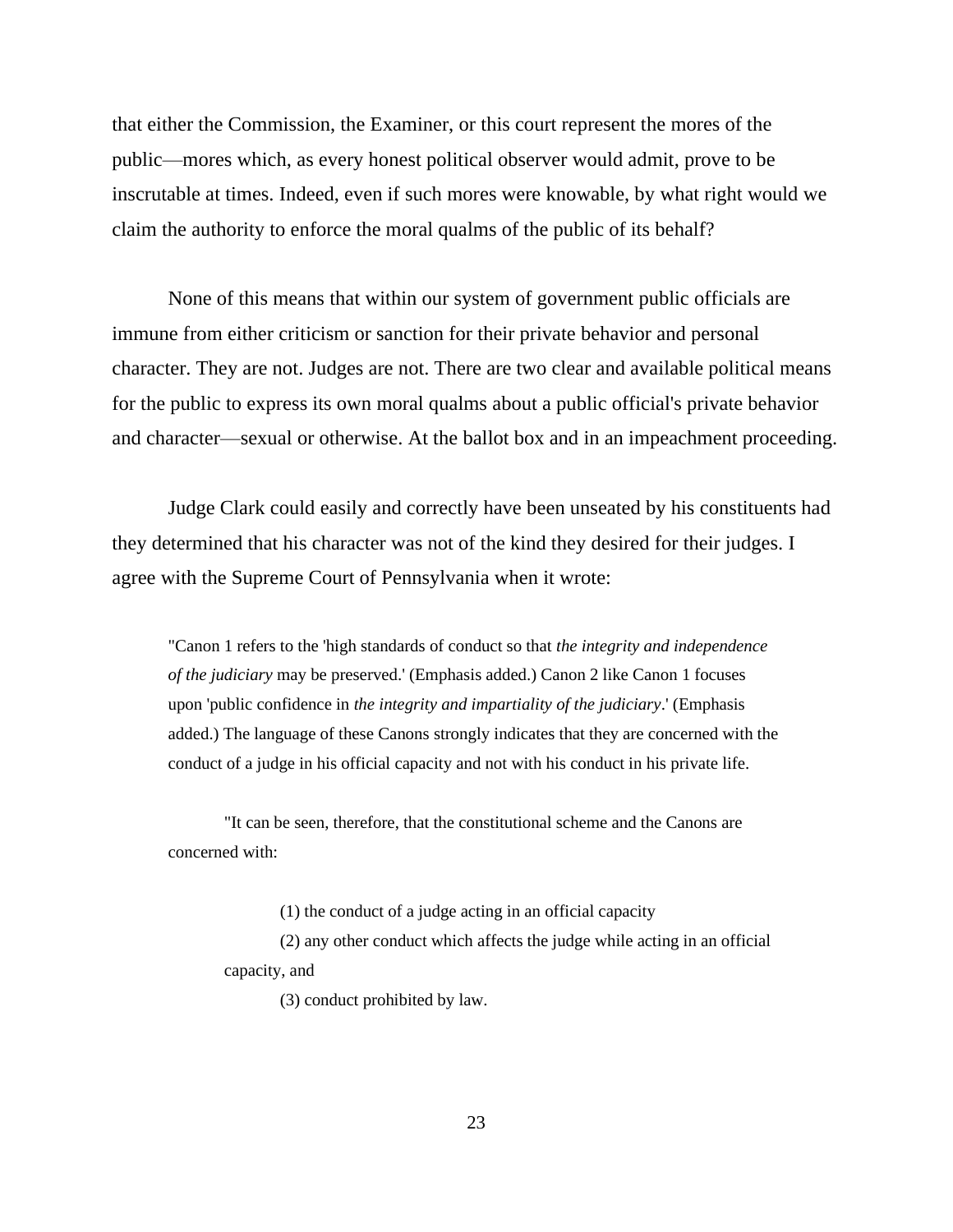"To read into the constitution or the canons prohibitions which go beyond the above categories is to enter a most precarious area of inquiry for the state—the realm in which private moral beliefs are enforced and private notions of acceptable social conduct are treated as law. Standards in these private areas are constantly evolving and escape, at any given moment, precise definition. Conduct of a judge or any public official which may be offensive to the personal sensitivities of a segment of the society is properly judged in the privacy of the ballot box. . . .

"Thus, it can be seen that there are, in effect, two tribunals wherein judgments must be made concerning the conduct of a judge. For some matters that tribunal is properly the people through the ballot box. This Court as the other tribunal can only be concerned with conduct which as previously noted involves a judge acting in his official capacity or conduct which affects the judge acting in an official capacity or conduct prohibited by law." *Matter of Dalessandro*, 483 Pa. 431, 460-61, 397 A.2d 743 (1979).

And there is yet a third tribunal of judgment on the conduct of judges—the legislative tribunal of a court of impeachment. Kan. Const. art. 2, §§ 27-28. While not an impeachment proceeding, our Legislature has recently demonstrated its willingness and ability to condemn the character and integrity of a judicial nominee when the Kansas Senate rejected one such nominee by a vote of 38-0. See Carpenter, *Senate Unanimously Rejects Jack*, The Topeka Capital-Journal (May 14, 2019), https://www.cjonline.com/story/news/politics/state/2019/05/14/kansas-senate-rejectstwitter-damaged-nominee-for-court-of-appeals/5162383007/.

Nothing in my opinion today should be read to conclude that I think Judge Clark should have remained a judge. My judgment is more limited—if a public official is to be removed from office or otherwise sanctioned for lawful private conduct unrelated to the performance of his or her public duties, that sanction must be procured through political means. It is not our role to decide for the public what counts as sufficiently acceptable character for the job.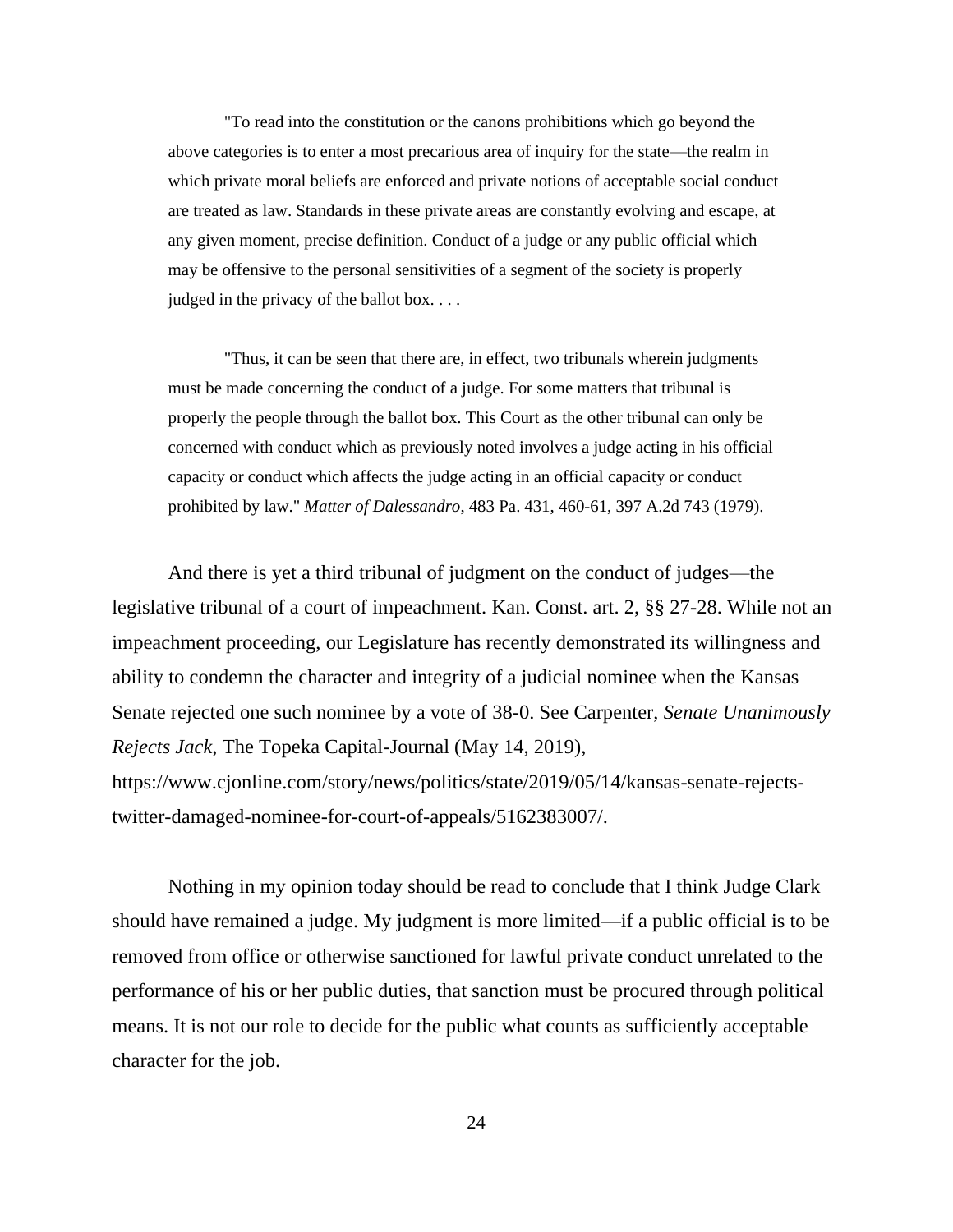We are all sinners. Acknowledging this truth is one of the pillars supporting the rule of law itself. See The Federalist No. 37 (James Madison) ("The history of almost all the great councils and consultations held among mankind for reconciling their discordant opinions, assuaging their mutual jealousies, and adjusting their respective interests, is a history of factions, contentions, and disappointments, and may be classed among the most dark and degrading pictures which display the infirmities and depravities of the human character."); The Federalist No. 55 (Alexander Hamilton or James Madison) ("[T]here is a degree of depravity in mankind which requires a certain degree of circumspection and distrust."); see also Calabresi, *Render Unto Caesar That Which Is Caesar's, and Unto God That Which Is God's*, 31 Harv. J.L. & Pub. Pol'y 495, 499 (2008) ("History has clearly proven Madison right about the fallenness of human nature, and Christian Utopians, Rousseau, and Marx tragically wrong. . . . There is no escaping the Fall . . . and government leaders are fallen, corruptible individuals.").

Judges are not "angels"—to put it in Madisonian terms. See The Federalist No. 51 (Alexander Hamilton or James Madison) ("If men were angels, no government would be necessary."). And the purpose of the Code of Judicial Conduct is not to protect or project an illusion of judges as angelic demigods or Mosaic lawgivers. It is quite the opposite to guard against the very real danger of judges as ordinary human beings tempted to abuse their power in vain and self-interested ways. The Code protects very practically against official and public misdeeds—it is not concerned with preserving judicial authority grounded in moral superiority. To the contrary, the legitimate exercise of judicial authority flows from the people acting under a constitutional process, not from any innate moral qualities possessed by the judge.

In this country, none are born or entitled to rule due to any real or imagined superiority. To suppose otherwise is to sow the seeds of passivity and apathy on the one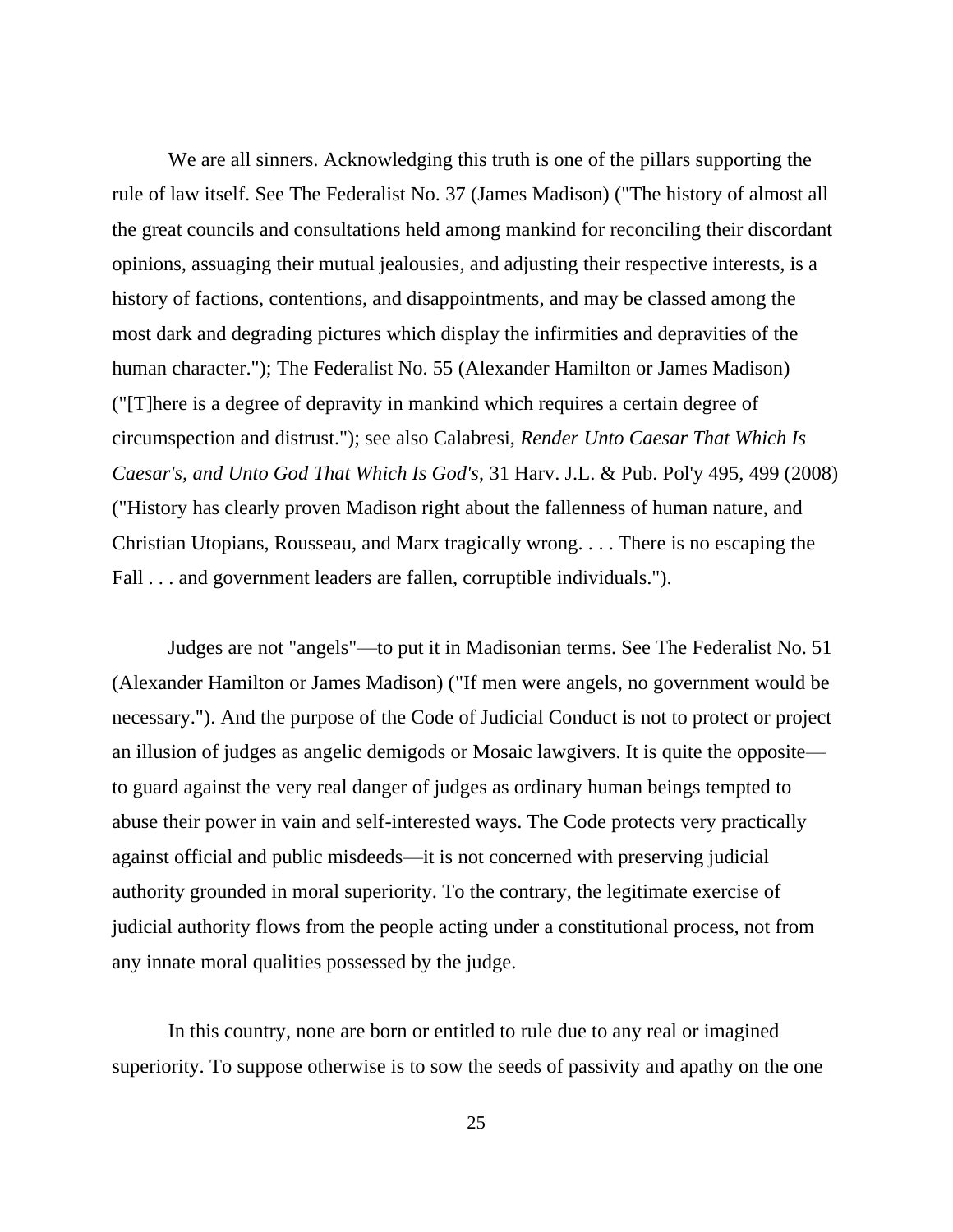hand (a people not given to the virtue of self-government because it is not expected of them)—and cynicism and disillusionment (when the lie is inevitably exposed), on the other. For indeed, no judge held to that standard could withstand public scrutiny, ridicule, embarrassment, and condemnation if the fullness of our private lives were broadcast to all. One's imagination need not run immediately to the salacious or sexual. One merely has to imagine a judge as an exasperated parent. Or a judge who handles an argument with a spouse poorly. Or a judge who tells an off-color joke.

I am reminded, at last, of scorned and humiliated Hester Prynne—pondering the "hidden sin" in every human heart, musing over the fact that "if truth were everywhere to be shown, a scarlet letter would blaze forth on many a bosom." Hawthorne, The Scarlet Letter 72 (George Stade ed., Barnes and Noble Books 2003) (1850). The lesson Hawthorne's classic teaches is not, as is sometimes supposed, an ethic of sexual liberation. Rather, it is that human society tends toward moral stratification as it ever and always resists the natural democratization and equality that comes from an acknowledgment of universal failure.

"There is none righteous, no, not one." Romans 3:10 (King James Version). Absent this kind of fundamental equality before the law, systems of accusation and punishment are too often motivated by "the narcissistic satisfaction" the powerful will take in "being able to think [themselves] better than others"—rather than from legitimate and just efforts to protect and provide for the common good of society. Freud, Civilization and Its Discontents 109 (James Strachey ed. and trans., W. W. Norton & Co. 1961). Under the rule of law, when and how failures legitimately subject a person to public sanction is perhaps the most important question of public justice. In the narrow category of the lawful private acts of public officials unrelated to their public duties, the remedy must be political. Otherwise, the very will of the public may be thwarted by a